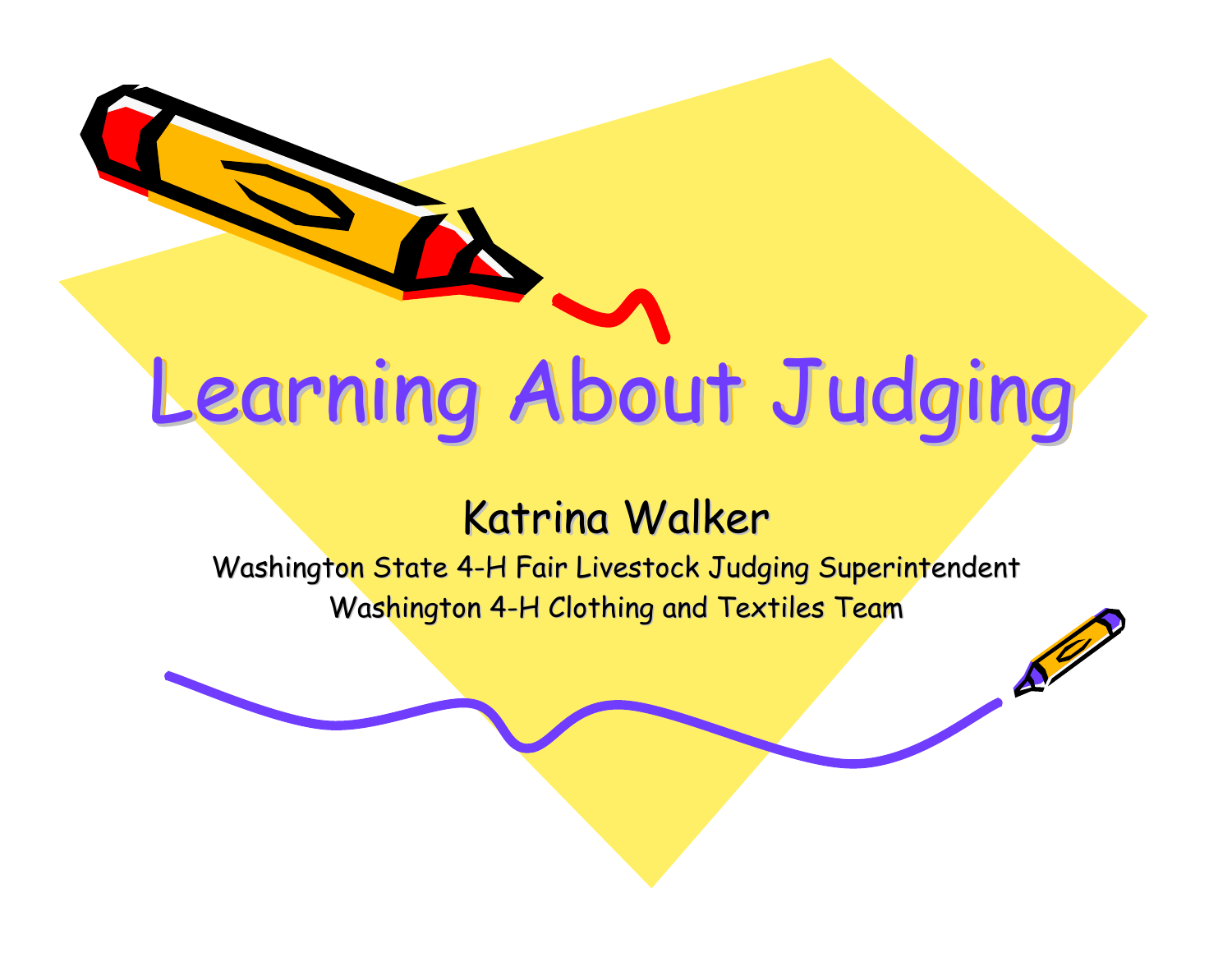## What is Judging?

- • Decision Making – Choosing between four selections
	- –Not "good" or "bad"
	- – "Most ideal" to "Least ideal" compared to:
		- •Quality Standards
		- •Breed Standards
		- •Scenario / Situation Given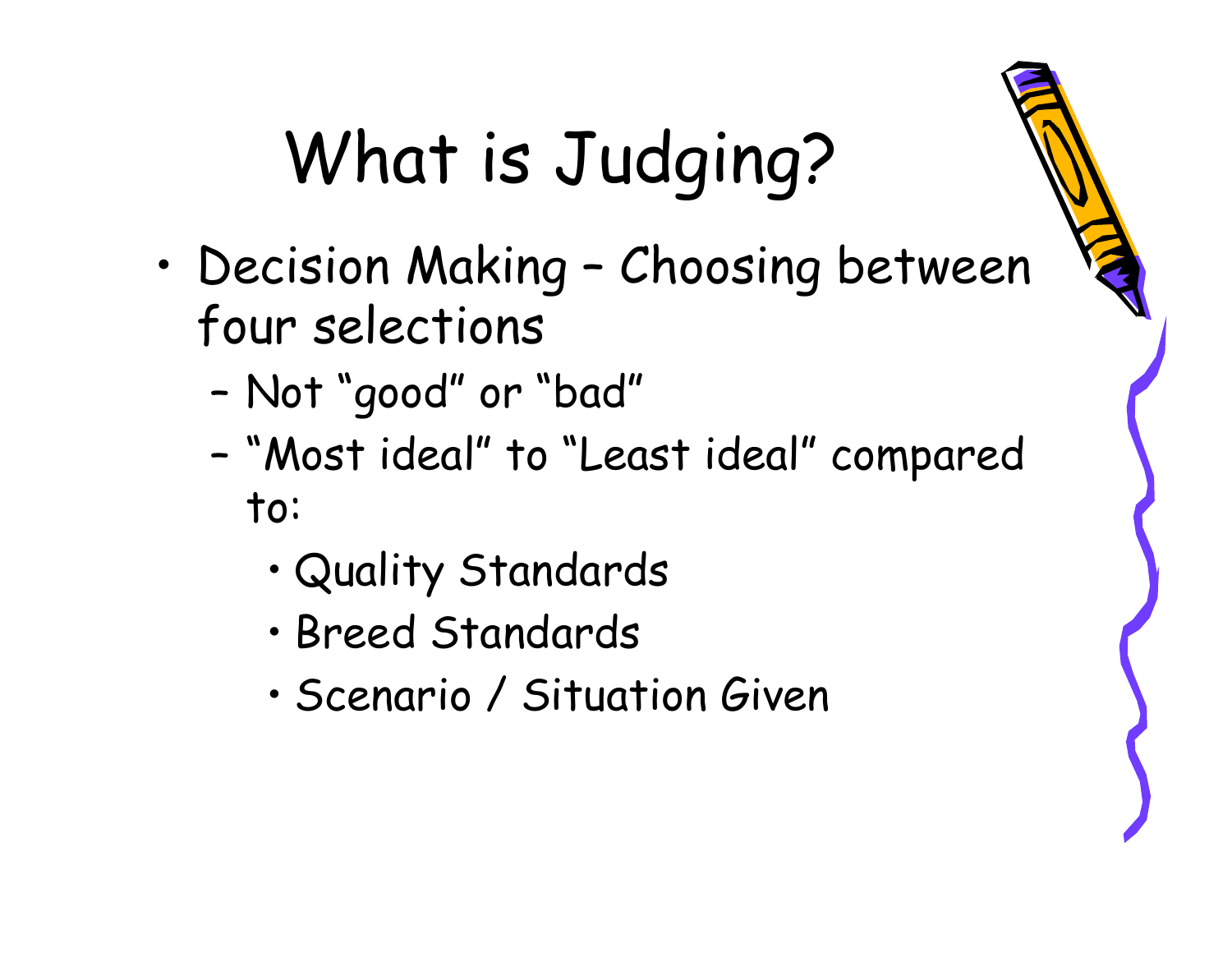### How do I learn how to judge a class?

- When comparing to an Ideal or Quality Standards:
- •Read and discuss project materials
- •Study pictures/videos
- •Take tours
- •Invite subject matter experts
- •Listen to a Judge give reasons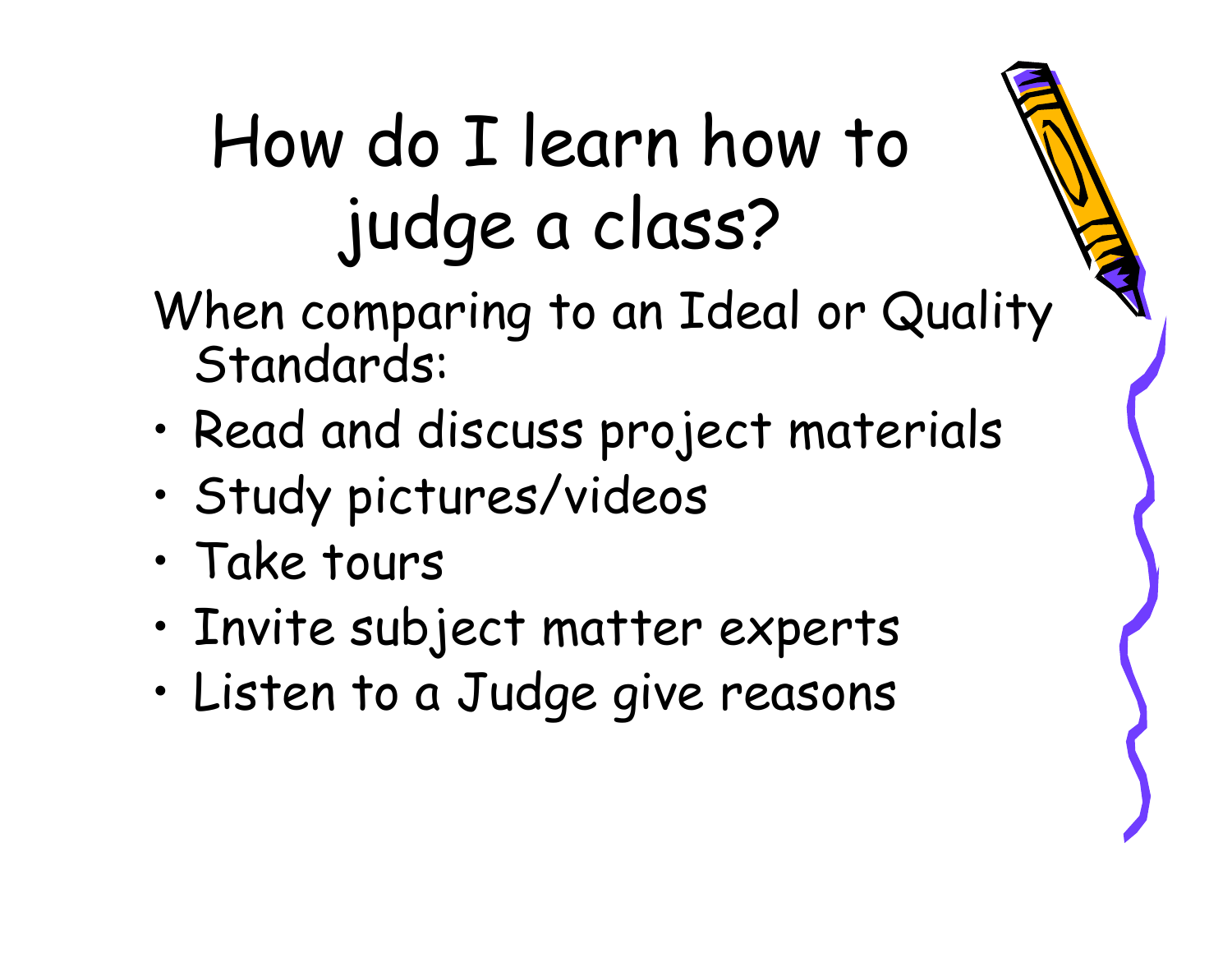### How do I learn how to judge a class?

When judging a scenario or situation:

- • What are the needs/challenges of the scenario/situation?
- •What are the Pros and Cons?
- • Discuss alternatives – are there situations where the ideal choices would be different?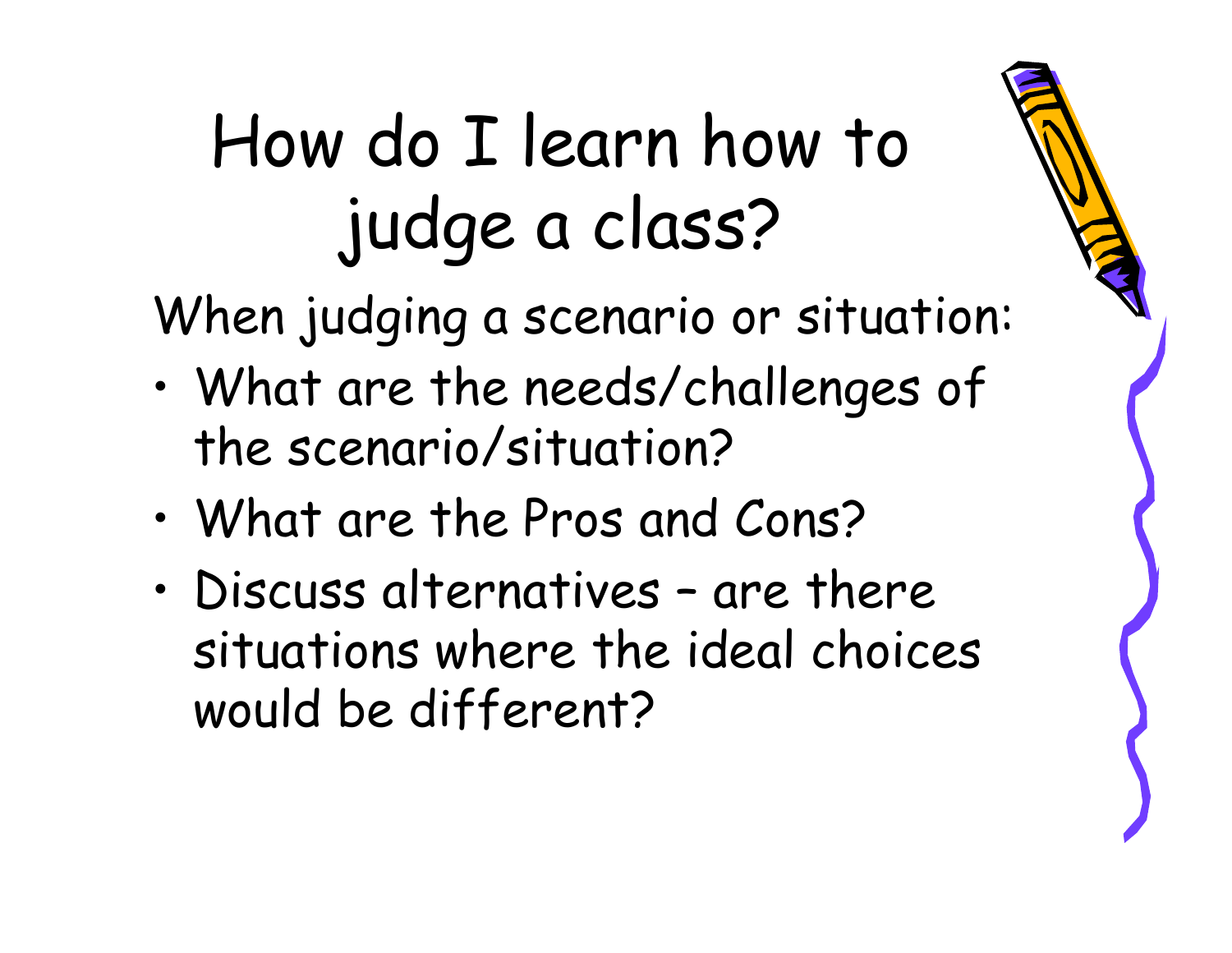#### Remember:

- • Judging is a matter of opinion; it is not "right" or "wrong".
- •Do not be discouraged if you do not agree with the judge. Focus on having logical, informed reasons for your decisions instead.
- • Be courteous to Judges and other contestants; show respect for others and their opinions.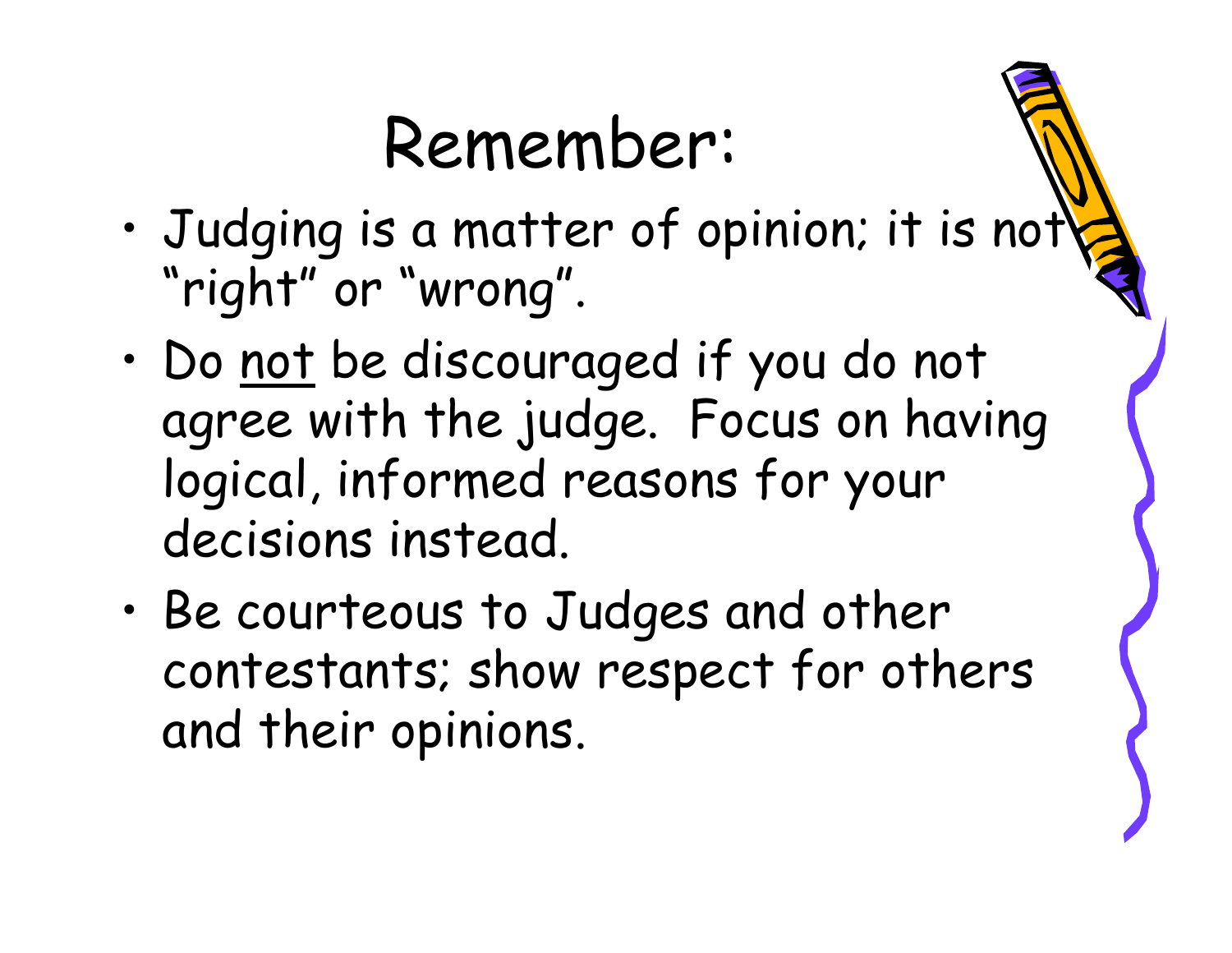#### Judging Contest How-To's

In the next few slides we'll look at how you can set up a judging contest for practice or competition.

Practice makes perfect!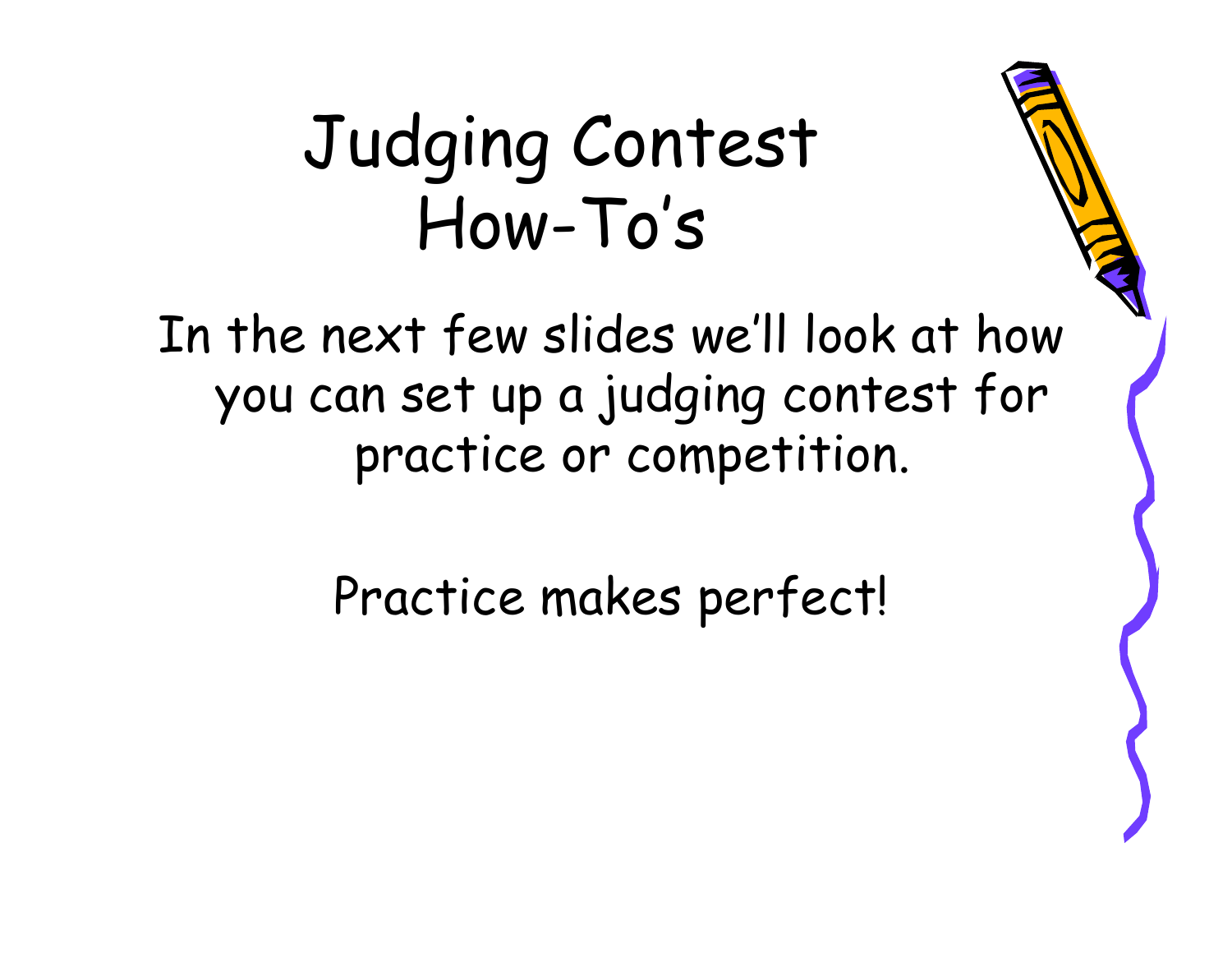# Setting Up a Judging Contest

#### What Do You Want to Teach?

- • Select format of classes
- • Determine level of difficulty
	- – Larger differences are easier to judge
	- – When teaching judging consider "scoreless" discussion-only classes

#### **Materials Needed**

- 4 items per class
- Pencils/Judging Cards
- Clear markings for classes (1 – 4)
- Class identification
- •Timer/Clock, if timing
- If scored:
	- Hormel Card
	- Calculator
	- –Master Scoresheet(s)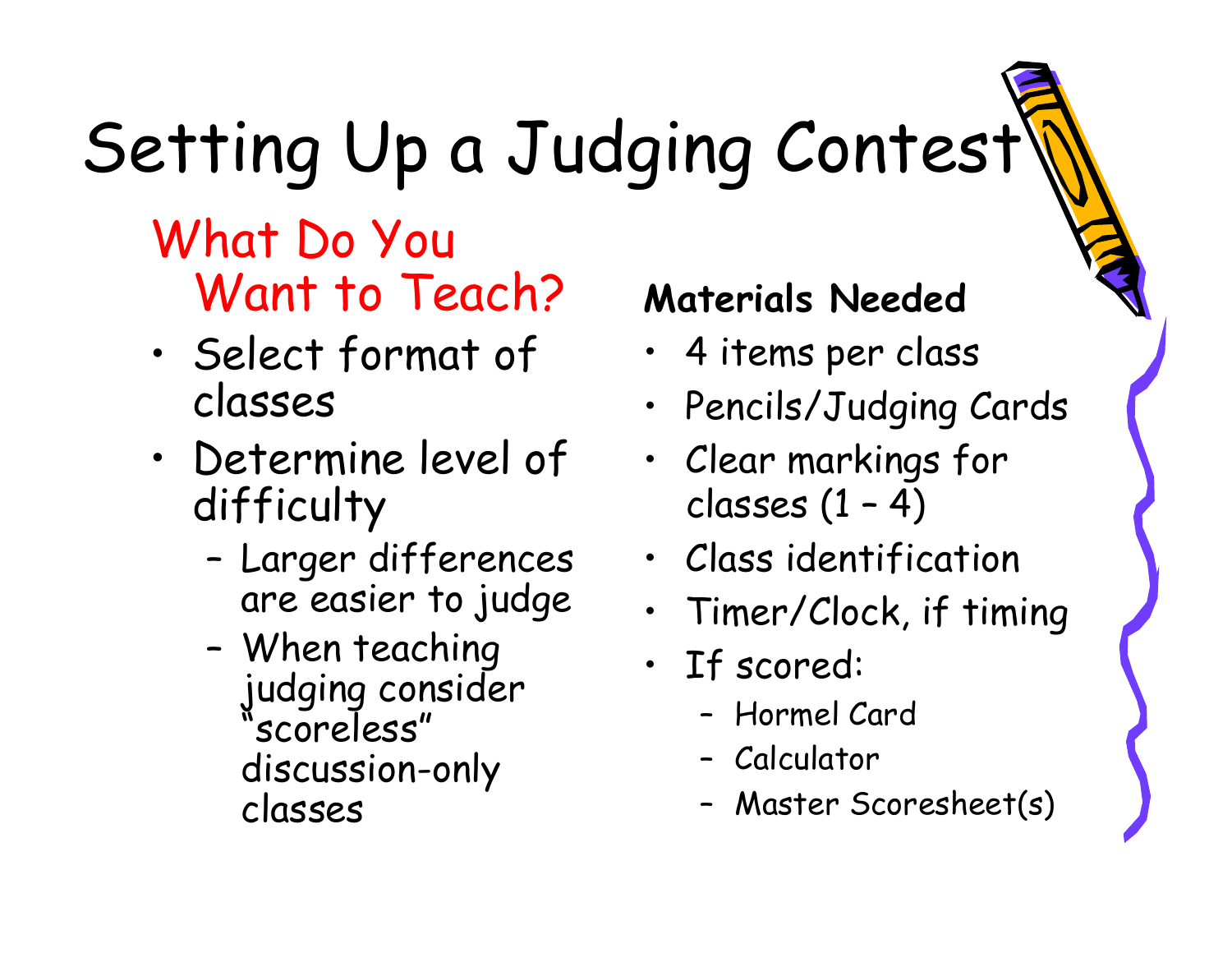# Setting Up a Judging Contest

- • Class Format
	- Scenario/Situation
		- Simple and Clear
		- Relevant to Topic/Goal
		- Can determine needs/demands of situation
			- Transporting injured pet
			- Interfacing for a shirt collar
			- After school snacks
			- Feeding program for pregnant animal
- – Comparison to Ideal
	- Standard Should Exist for Ideal – Breed, Industry, End-Use
	- Class Identification Must Be Clear
		- Market Steers
		- Duroc Gilts
		- New Zealand Does
- – Quality Standards
	- Quality Standards Exist
	- Items in Class Same Type
		- Peter Pan Collars
		- Fat Free Muffins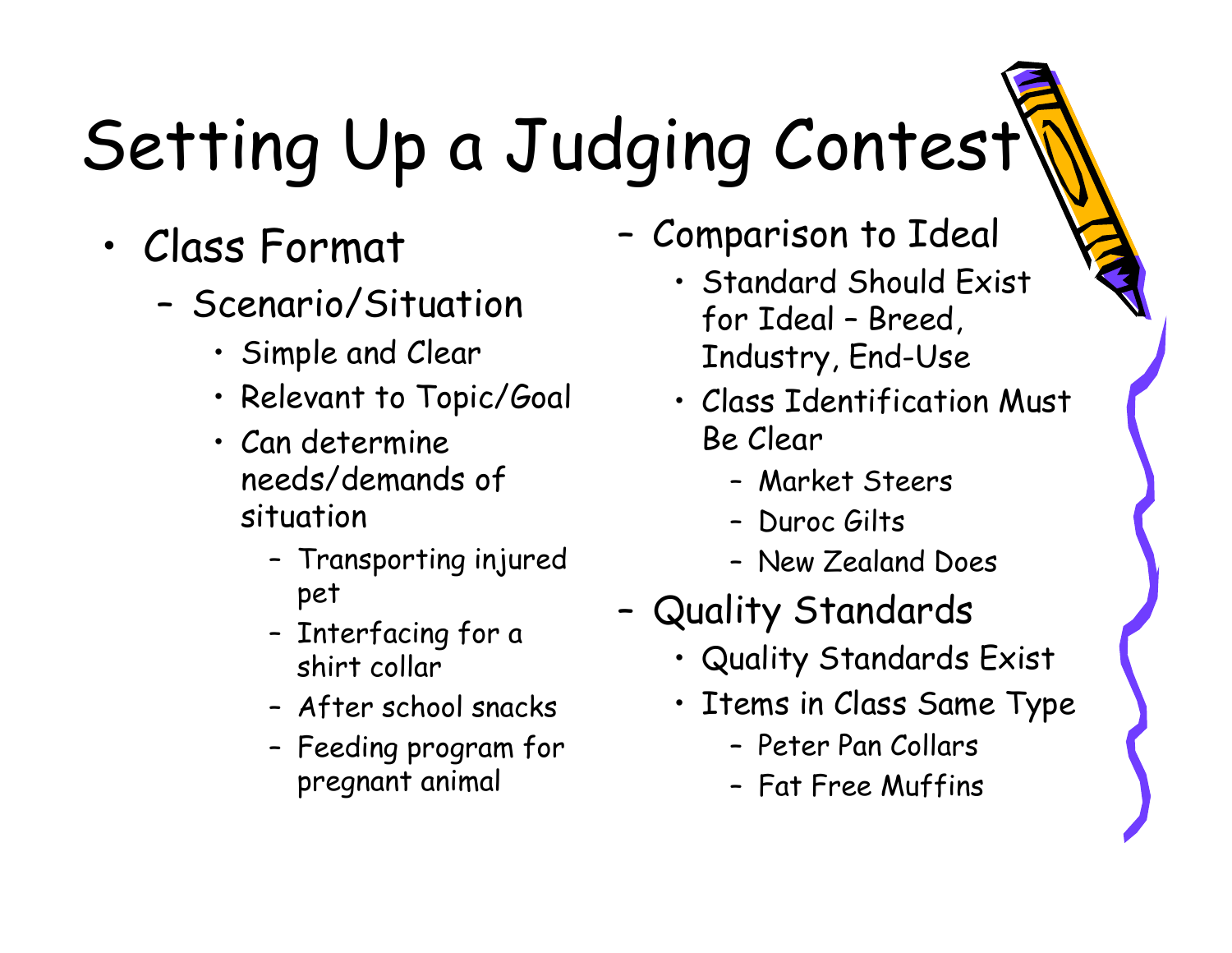## Setting Up a Judging Contest

- • Before the Contest
	- – Create signage with class names and numbers 1, 2, 3, 4 for class items
	- Decide How To Divide Contestants Into Groups (if necessary)
	- – Determine Length of Time Allotted Per Class, if Timing (5 –10 min)
	- – Quick Overview/Question Period Before Start
	- Station Volunteers
- • During/After the Contest
	- – Emphasize Need for Silence
	- – Have Designated "Answer People" stationed to answer kids' questions
	- Have System For Collecting Cards
	- Use master scoresheets to speed up scoring process (create as soon as official placings and cuts are available)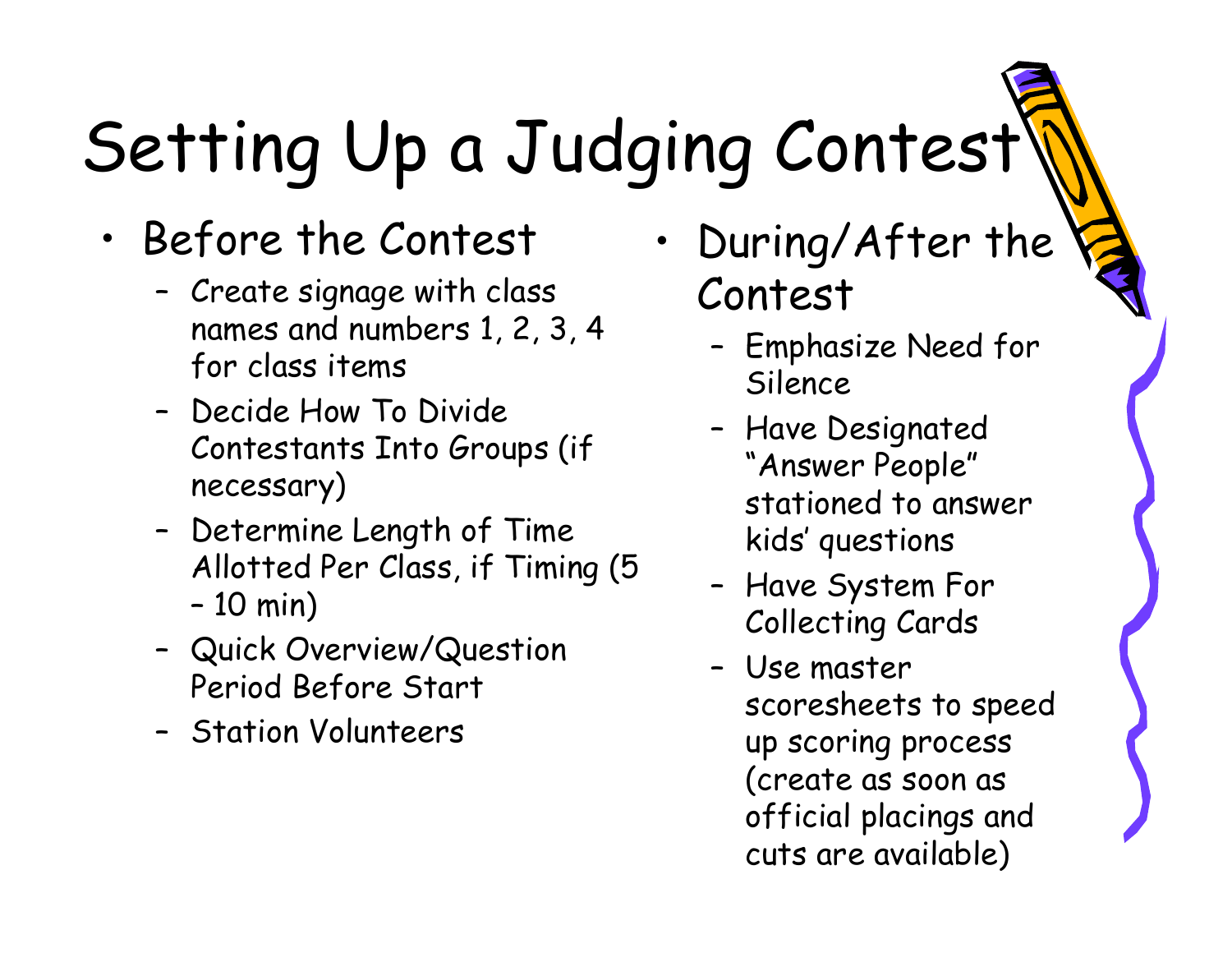## Judging Contest Ideas

Hat for a Tea Party Menu for a Dinner Party

Shoes for a Day Hike

Feeding Program for a Performance Horse

Brushes for Washing Hogs

Cattle Halters

Sheep Stands

Dog Toys Bedding Choices Sheep Fleeces Seam Finishes for a Sheer Garment Lead ropes Quilt Blocks Microwave Brownies Flowers for a Shade Garden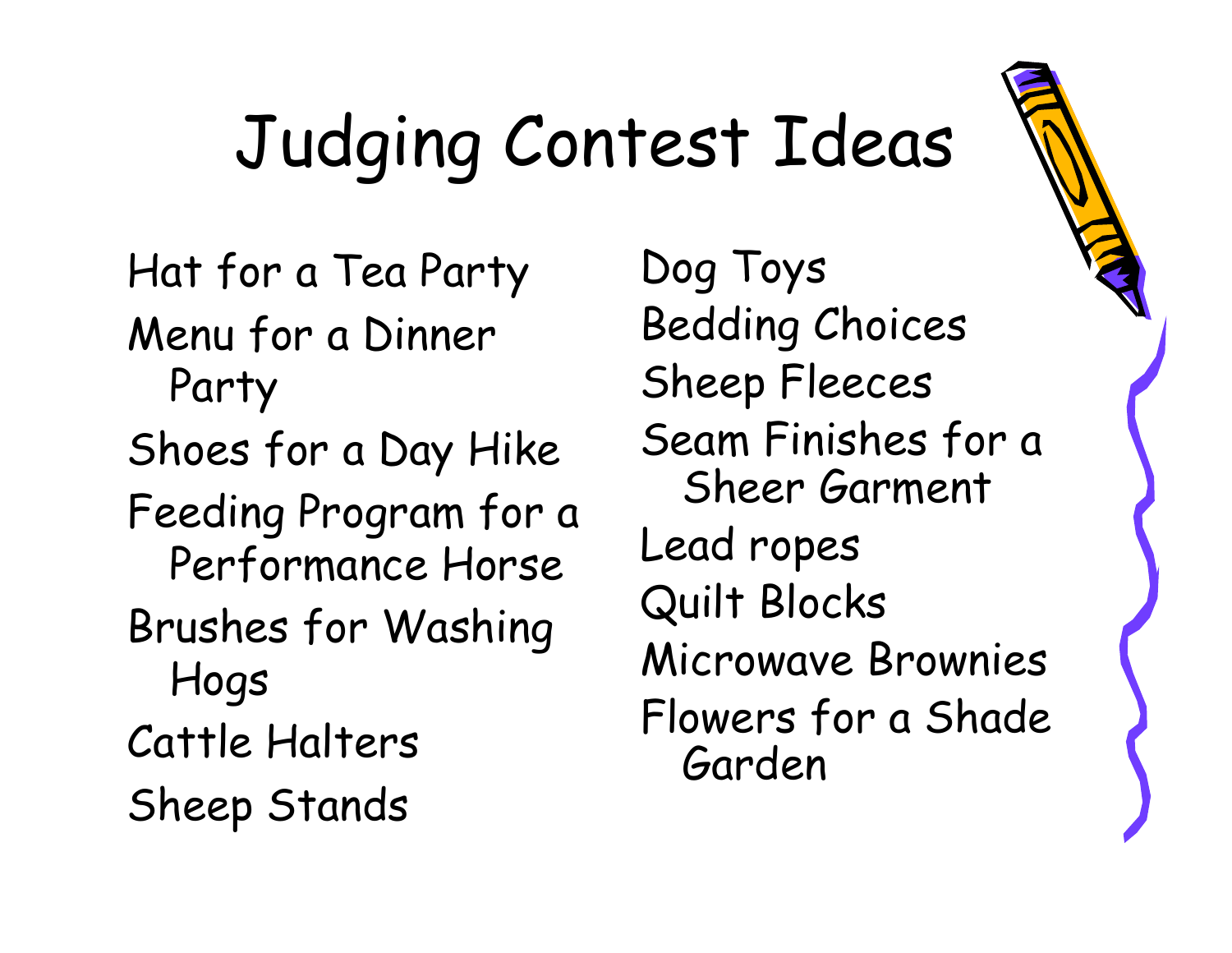#### Judging at County and State Fairs

The next section will discuss how to register for a judging contest and how to correctly fill out judging cards used in the contest.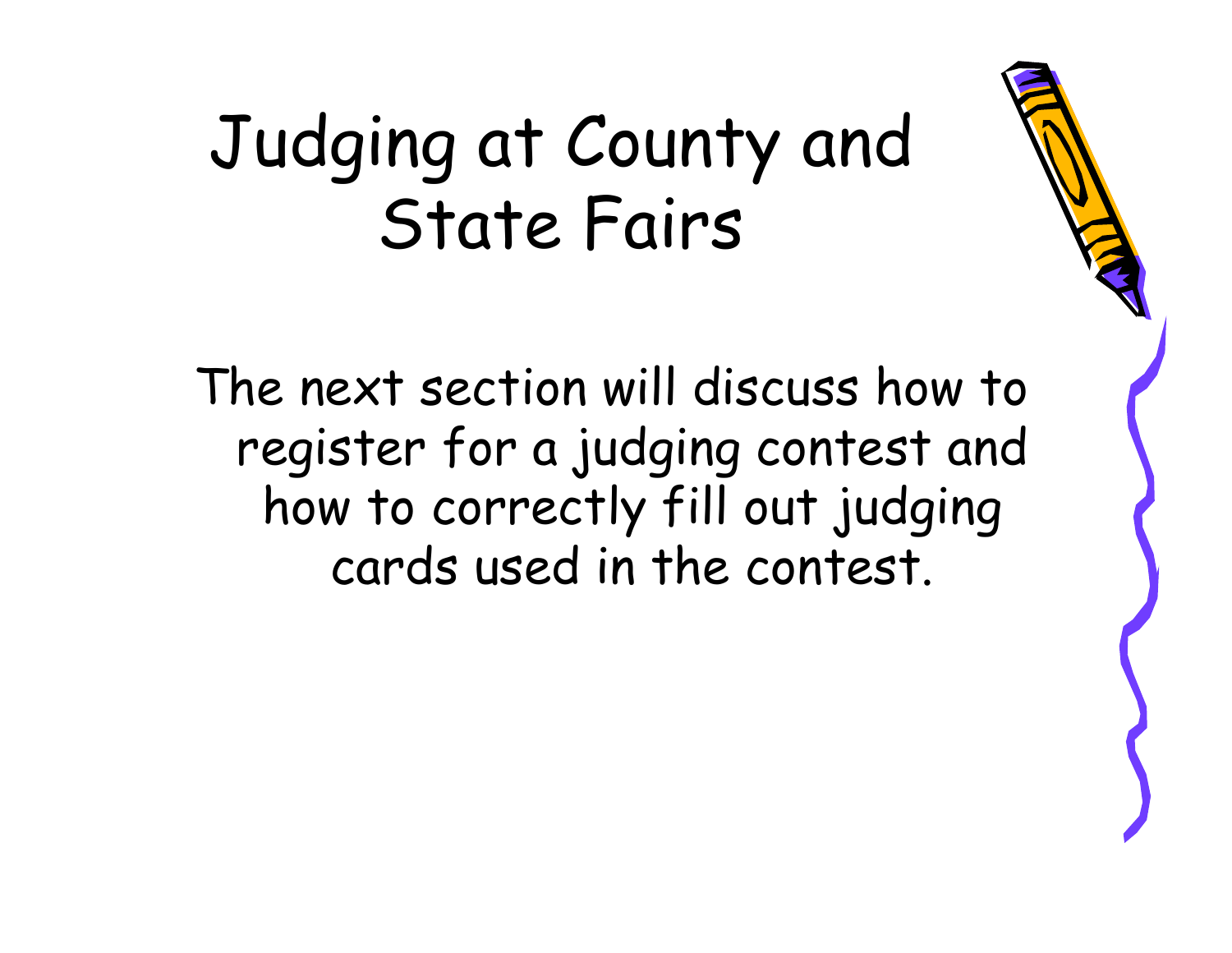### How do I register for a Judging contest?

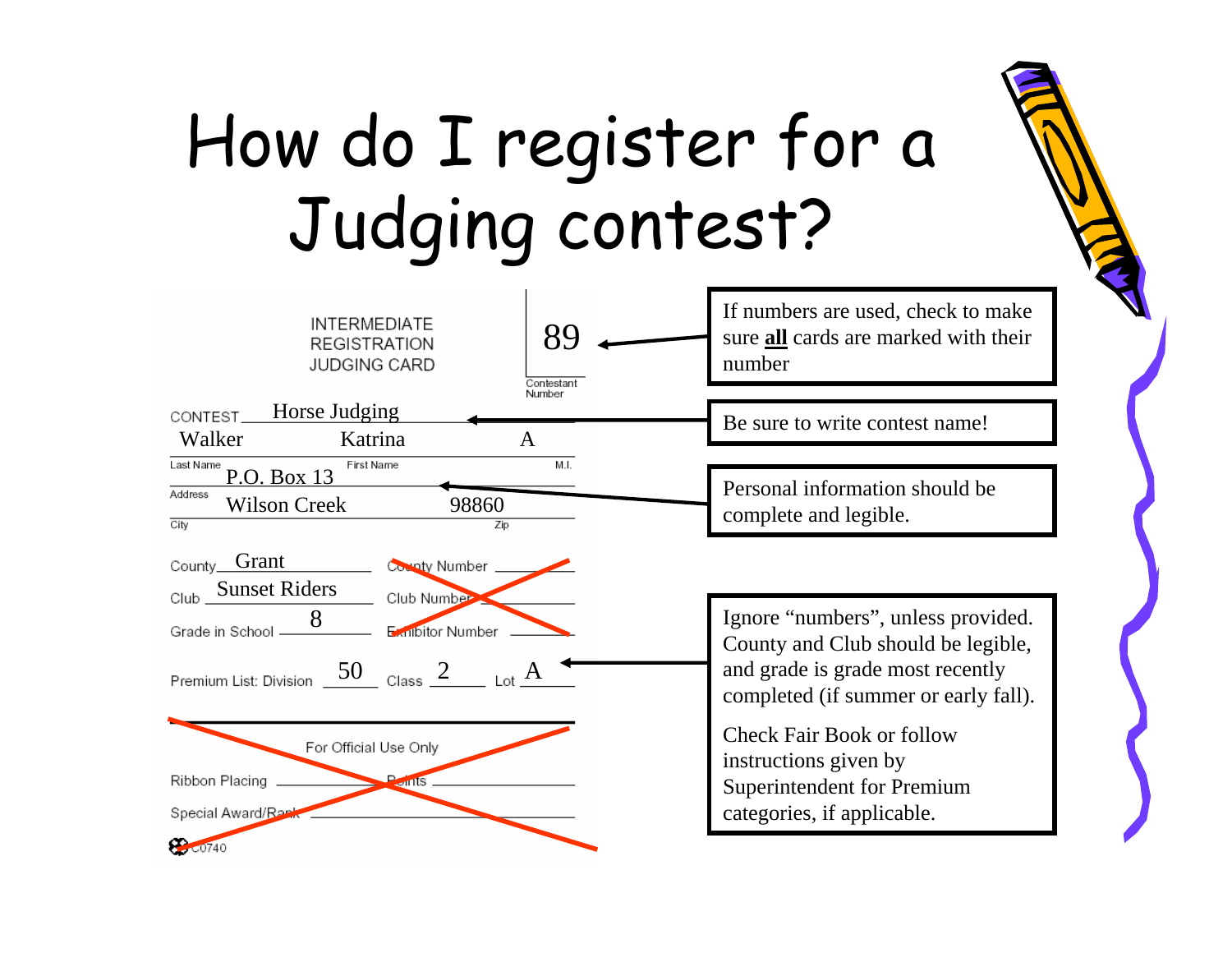### How do I use a Judging Contest Card?

INTERMEDIATE 4-H JUDGING PLACING CARD

| Katrina Walker  |                                                             | <b>Sunset Riders</b>                                                             |                 | Grant              |  |
|-----------------|-------------------------------------------------------------|----------------------------------------------------------------------------------|-----------------|--------------------|--|
| Name            |                                                             | Club                                                                             |                 | County             |  |
|                 | 1. Write the name of the class in the box above the column. |                                                                                  |                 |                    |  |
|                 |                                                             | 2. Mark one of the boxes within each column to show the placing you have chosen. |                 |                    |  |
| Arabian Halter  | English Eq.                                                 |                                                                                  |                 |                    |  |
| <b>CLASS1</b>   | <b>CLASS 2</b>                                              | CLASS <sub>3</sub>                                                               | <b>CLASS 4</b>  | CLASS <sub>5</sub> |  |
| $1 - 2 - 3 - 4$ | $-2-3-4$                                                    | $-2-3-4$                                                                         | $1 - 2 - 3 - 4$ | $1 - 2 - 3 - 4$    |  |
| $1 - 2 - 4 - 3$ | $1 - 2 - 4 - 3$                                             | $1 - 2 - 4 - 3$                                                                  | $1 - 2 - 4 - 3$ | $1 - 2 - 4 - 3$    |  |
| $1 - 3 - 2 - 4$ | $1 - 3 - 2 - 4$                                             | $1 - 3 - 2 - 4$                                                                  | $1 - 3 - 2 - 4$ | $1 - 3 - 2 - 4$    |  |
| $1 - 3 - 4 - 2$ | $1 - 3 - 4 - 2$                                             | $1 - 3 - 4 - 2$                                                                  | $1 - 3 - 4 - 2$ | $1 - 3 - 4 - 2$    |  |
| $1 - 4 - 2 - 3$ | $1 - 4 - 2 - 3$                                             | $1 - 4 - 2 - 3$                                                                  | $1 - 4 - 2 - 3$ | $1 - 4 - 2 - 3$    |  |
| $1 - 4 - 3 - 2$ | $1 - 4 - 3 - 2$                                             | $1 - 4 - 3 - 2$                                                                  | $1 - 4 - 3 - 2$ | $1 - 4 - 3 - 2$    |  |
| $2 - 1 - 3 - 4$ | $2 - 1 - 3 - 4$                                             | $2 - 1 - 3 - 4$                                                                  | $2 - 1 - 3 - 4$ | $2 - 1 - 3 - 4$    |  |
| $2 - 1 - 4 - 3$ | $2 - 1 - 4 - 3$                                             | $2 - 1 - 4 - 3$                                                                  | $2 - 1 - 4 - 3$ | $2 - 1 - 4 - 3$    |  |
| $2 - 3 - 1 - 4$ | $2 - 3 - 1 - 4$                                             | $2 - 3 - 1 - 4$                                                                  | $2 - 3 - 1 - 4$ | $2 - 3 - 1 - 4$    |  |
| $2 - 3 - 4 - 1$ | $2 - 3 - 4 - 1$                                             | $2 - 3 - 4 - 1$                                                                  | $2 - 3 - 4 - 1$ | $2 - 3 - 4 - 1$    |  |
| $2 - 4 - 1 - 3$ | $2 - 4 - 1 - 3$                                             | $2 - 4 - 1 - 3$                                                                  | $2 - 4 - 1 - 3$ | $2 - 4 - 1 - 3$    |  |
| $2 - 4 - 3 - 1$ | $2 - 4 - 3 - 1$                                             | $2 - 4 - 3 - 1$                                                                  | $2 - 4 - 3 - 1$ | $2 - 4 - 3 - 1$    |  |
| $3 - 1 - 2 - 4$ | $3 - 1 - 2 - 4$                                             | $3 - 1 - 2 - 4$                                                                  | $3 - 1 - 2 - 4$ | $3 - 1 - 2 - 4$    |  |
| $3 - 1 - 4 - 2$ | $3 - 1 - 4 - 2$                                             | $3 - 1 - 4 - 2$                                                                  | $3 - 1 - 4 - 2$ | $3 - 1 - 4 - 2$    |  |
| $3 - 2 - 1 - 4$ | $3 - 2 - 1 - 4$                                             | $3 - 2 - 1 - 4$                                                                  | $3 - 2 - 1 - 4$ | $3 - 2 - 1 - 4$    |  |
| $3 - 2 - 4 - 1$ | $3 - 2 - 4 - 1$                                             | $3 - 2 - 4 - 1$                                                                  | $3 - 2 - 4 - 1$ | $3 - 2 - 4 - 1$    |  |
| $3 - 4 - 1 - 2$ | $3-4-1-2$                                                   | $3-4-1-2$                                                                        | $3 - 4 - 1 - 2$ | $3 - 4 - 1 - 2$    |  |
| $3-4-2-1$       | $3 - 4 - 2 - 1$                                             | $3-4-2-1$                                                                        | $3 - 4 - 2 - 1$ | $3 - 4 - 2 - 1$    |  |
| $4 - 1 - 2 - 3$ | $4 - 1 - 2 - 3$                                             | $4 - 1 - 2 - 3$                                                                  | $4 - 1 - 2 - 3$ | $4 - 1 - 2 - 3$    |  |
| $4 - 1 - 3 - 2$ | $4 - 1 - 3 - 2$                                             | $4 - 1 - 3 - 2$                                                                  | $4 - 1 - 3 - 2$ | $4 - 1 - 3 - 2$    |  |
| $4 - 2 - 1 - 3$ | $4 - 2 - 1 - 3$                                             | $4 - 2 - 1 - 3$                                                                  | $4 - 2 - 1 - 3$ | $4 - 2 - 1 - 3$    |  |
| $4 - 2 - 3 - 1$ | $4 - 2 - 3 - 1$                                             | $4 - 2 - 3 - 1$                                                                  | $4 - 2 - 3 - 1$ | $4 - 2 - 3 - 1$    |  |
| $4 - 3 - 1 - 2$ | $4 - 3 - 1 - 2$                                             | $4 - 3 - 1 - 2$                                                                  | $4 - 3 - 1 - 2$ | $4 - 3 - 1 - 2$    |  |
| 4-3-2-1         | $4 - 3 - 2 - 1$                                             | $4 - 3 - 2 - 1$                                                                  | $4 - 3 - 2 - 1$ | $4 - 3 - 2 - 7$    |  |

Traditional Judging Scorecard

 All classes are listed the same card.

rite your name, club d county in the space ovided.

ake sure the class name written above each ass to avoid confusion.

Scoring area and extra class boxes removed in this picture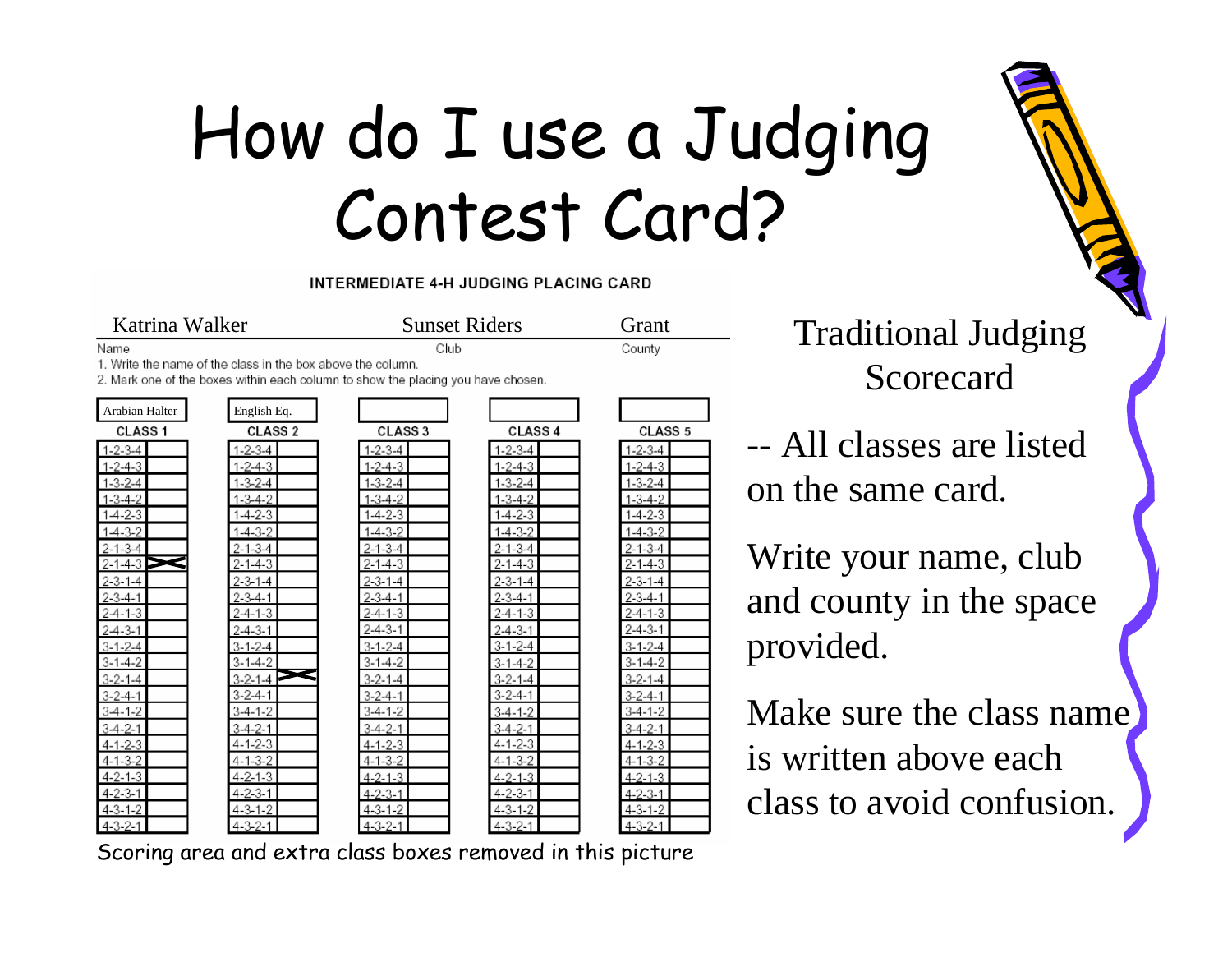### How do I use a Judging Contest Card?

Format Used at State 4-H Fair For All Contests

One card is used per class

**Very important** to mark the class name on each card in case of mix-up

As always, make sure that the card has the correct contestant number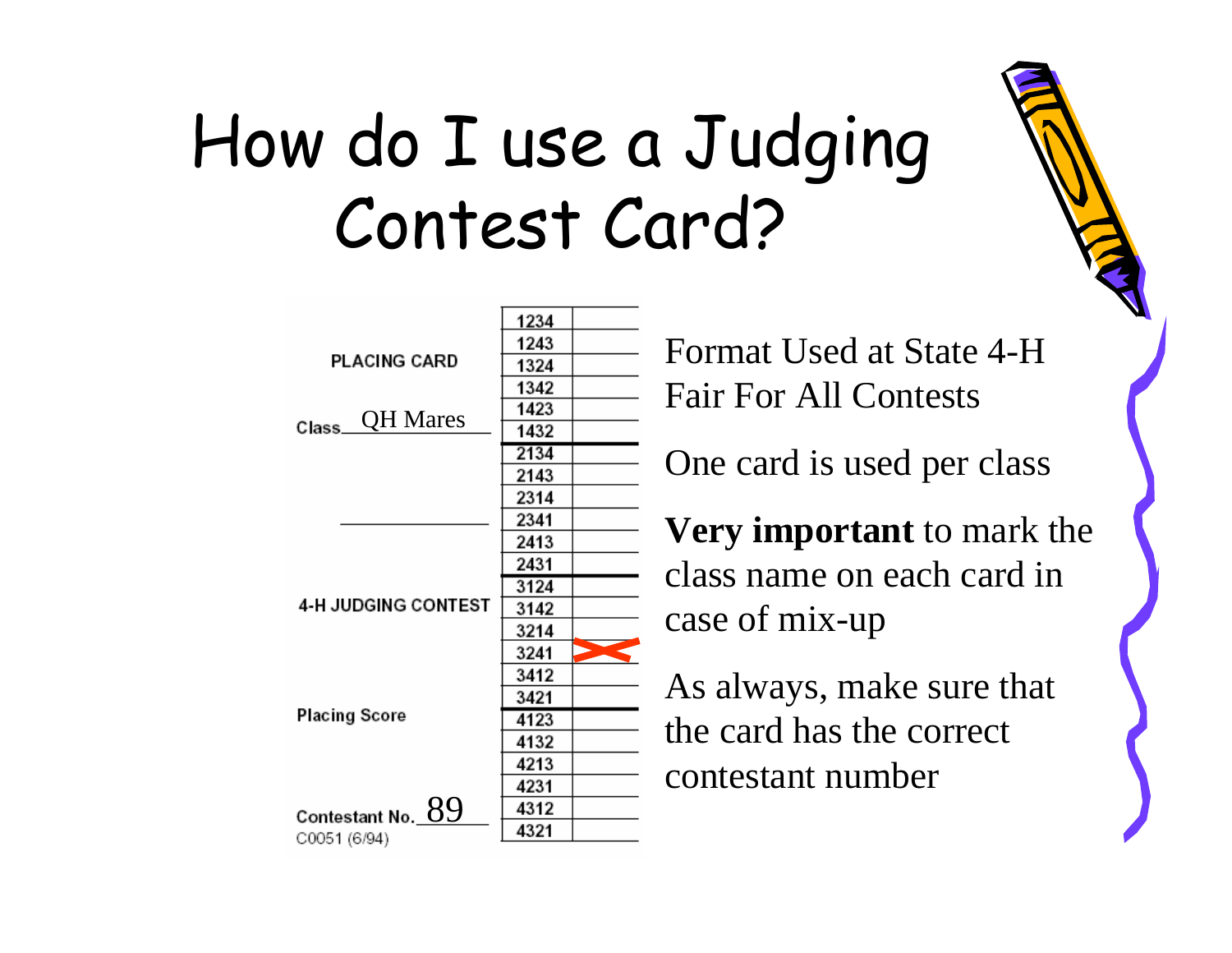## What about Questions Class?

Circle the number of the appropriate animal for each question asked.

| Question:             | ID Number of Correct<br>Animal |                |   |   |  |
|-----------------------|--------------------------------|----------------|---|---|--|
| $A_{}$                | 1                              | $\mathbf{Z}$   | 3 | 4 |  |
| B                     | 1                              | $\overline{2}$ | 3 | 4 |  |
| $C_{\cdots}$          | 1                              | $\overline{c}$ | 3 | 4 |  |
| D                     | $\mathbf{1}$                   | $\overline{2}$ | 3 | 4 |  |
| E                     |                                | $\overline{c}$ | 3 | 4 |  |
| F                     | 1                              | $\overline{2}$ | 3 | 4 |  |
| G                     | 1                              | $\mathbf{2}$   | 3 | 4 |  |
| $H_{\cdot\cdot\cdot}$ | $\mathbf{1}$                   | $\overline{c}$ | 3 | 4 |  |
| $I_{}$                | 1                              | 2              | 3 | 4 |  |
|                       |                                | 2              | 3 | 4 |  |

The State 4-H Livestock Judging Contest has a questions class.

Questions class encourages notetaking and observation skills.

Contest officials tell contestants which class will be used for questions, and whether or not they may use their notes.

Circle your answer to the question asked  $-1, 2, 3$  or 4.

Questions relate to a single item/animal, such as: "Which mare had a blaze?" "Which collar was not clipped?" "Which hog had the thickest loin?"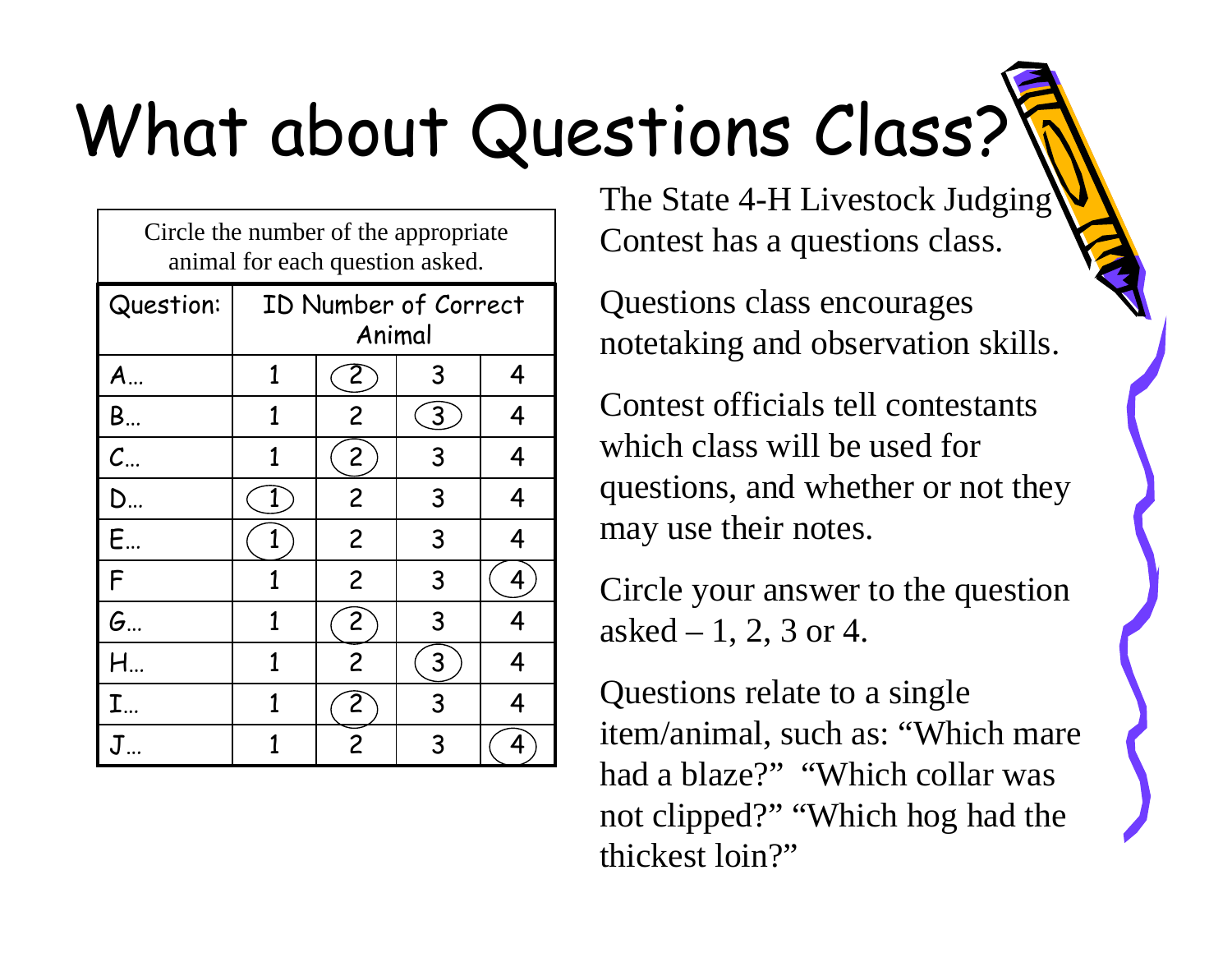#### I've placed the classes and now I have to give Oral Reasons? What are Oral Reasons?

- • An important part of judging is learning to give reasons.
- • "Reasons" are your opportunity to explain why you made your choice.
- • Reasons are not scored according to whether or not you agreed with the contest judge.
- • They are scored based on your ability to make an organized, reasoned argument for your decision.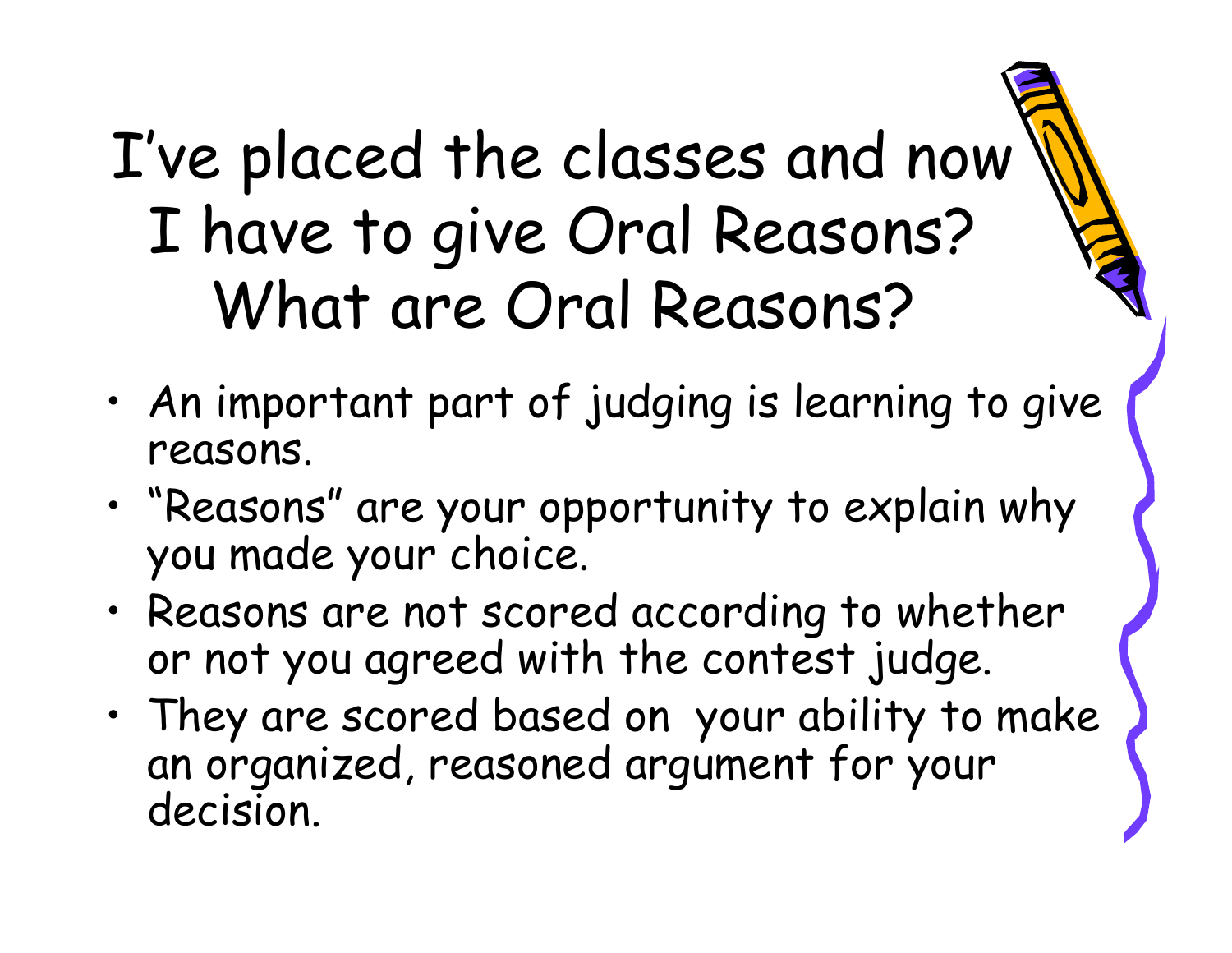### How are reasons scored?

- Knowledge of Subject
	- 40%
		- Accuracy of **Statements**
- Use of Appropriate Terminology
	- 25%
		- Using correct industry terminology to identify strengths and weaknesses
- • Presentation
	- 20%
		- Appropriate Attire
		- Grooming
		- Eye Contact
		- Voice Quality/Volume
		- Smoothness/Poise
- Organization
	- 15%
		- Using Format Correctly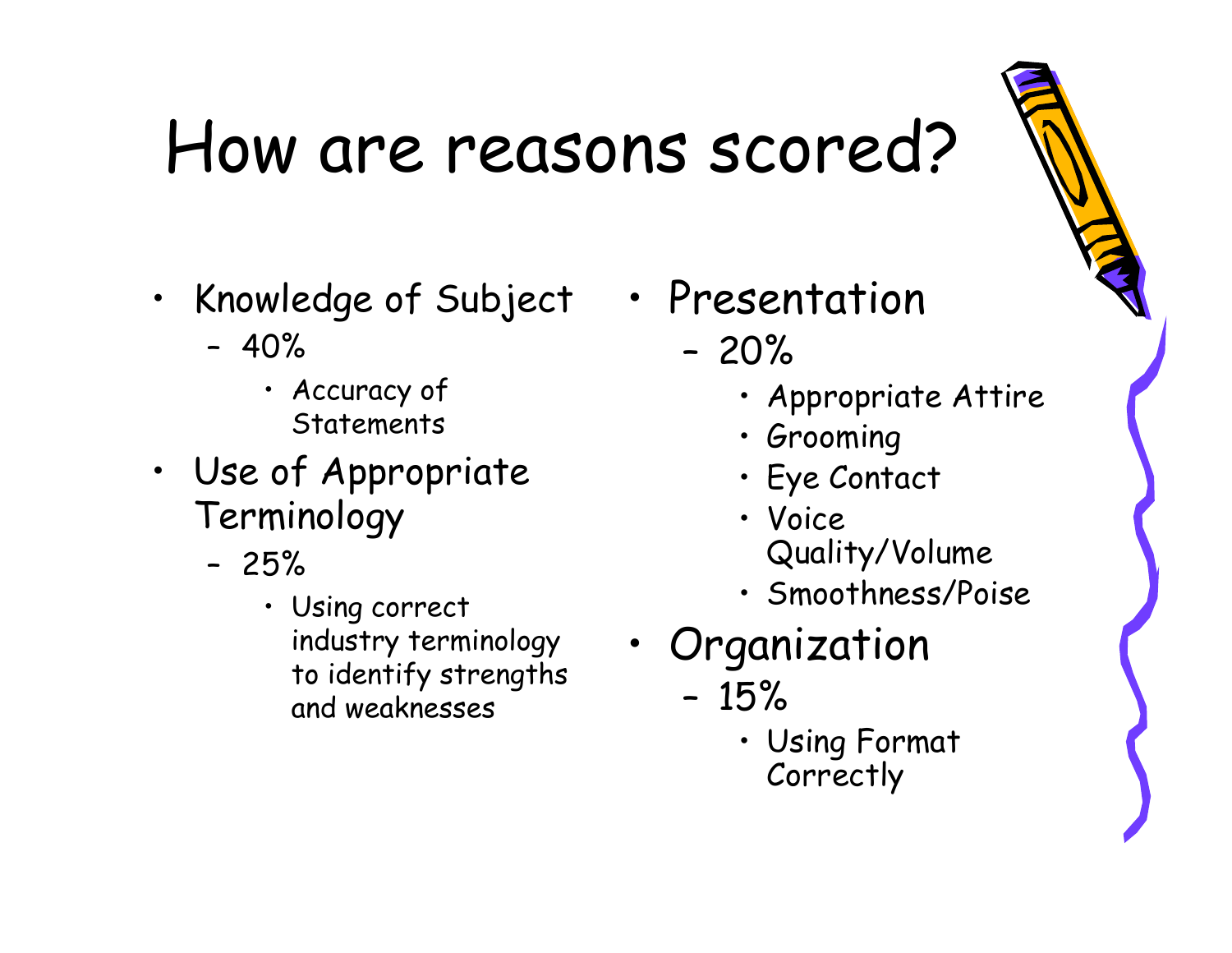## How do I give reasons?

- • Reasons are given according to a simple format.
- • Once you know the format, you only need to fill in the adjectives and nouns.
- • When learning the format, try one step at a time. Next you will learn six steps for giving terrific reasons!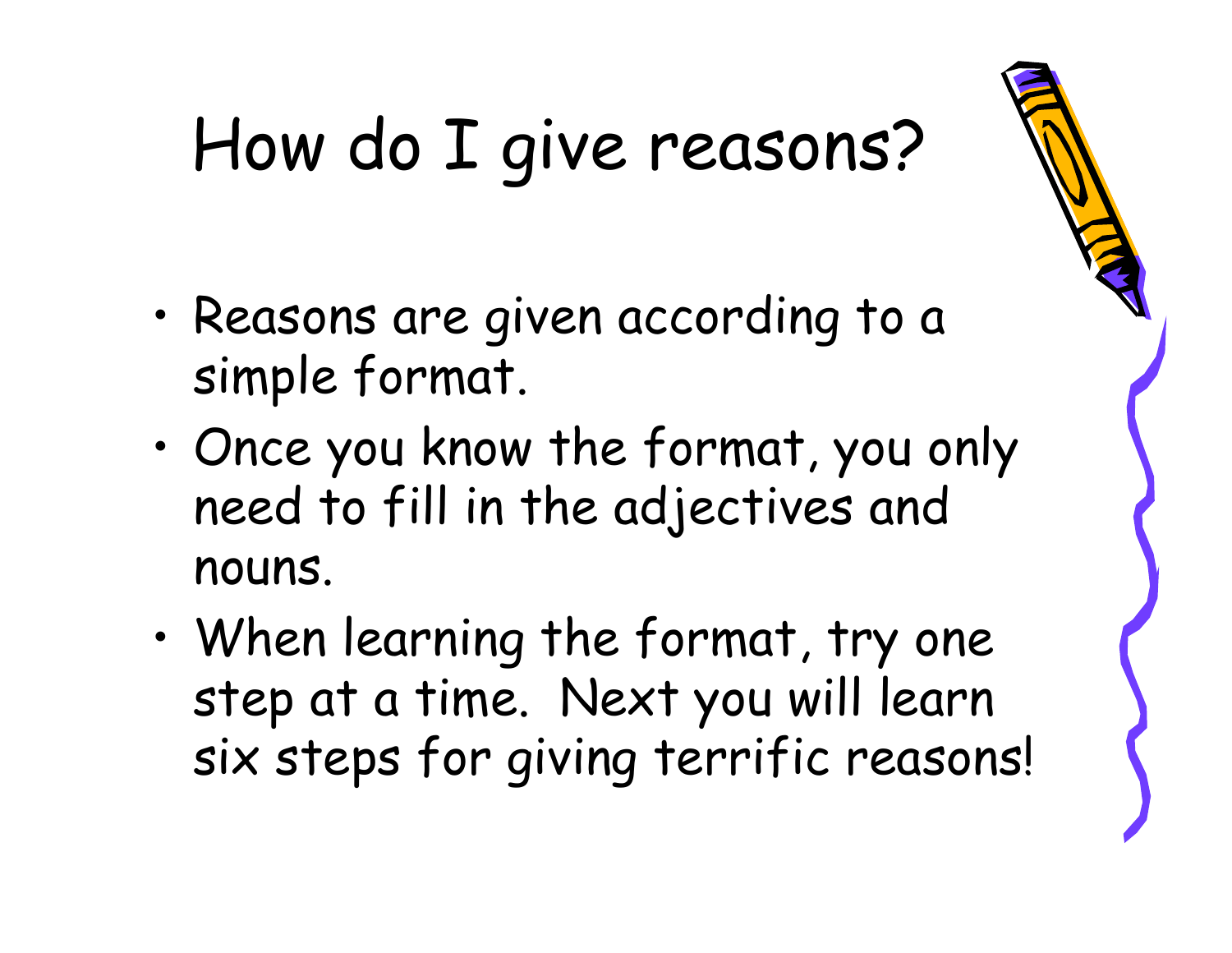## Reasons Format: Level One

In this first level, we learn how to give an oral reasons introduction (identification of class and placing order) and a conclusion.

Good \_\_\_\_\_\_\_\_\_\_\_\_ (Ma'am, Sir, etc.). I placed this class of

\_\_\_\_\_\_\_\_\_\_\_\_\_\_\_\_\_\_

\_\_\_\_\_, \_\_\_\_\_, \_\_\_\_\_, \_\_\_\_\_.

Thank you.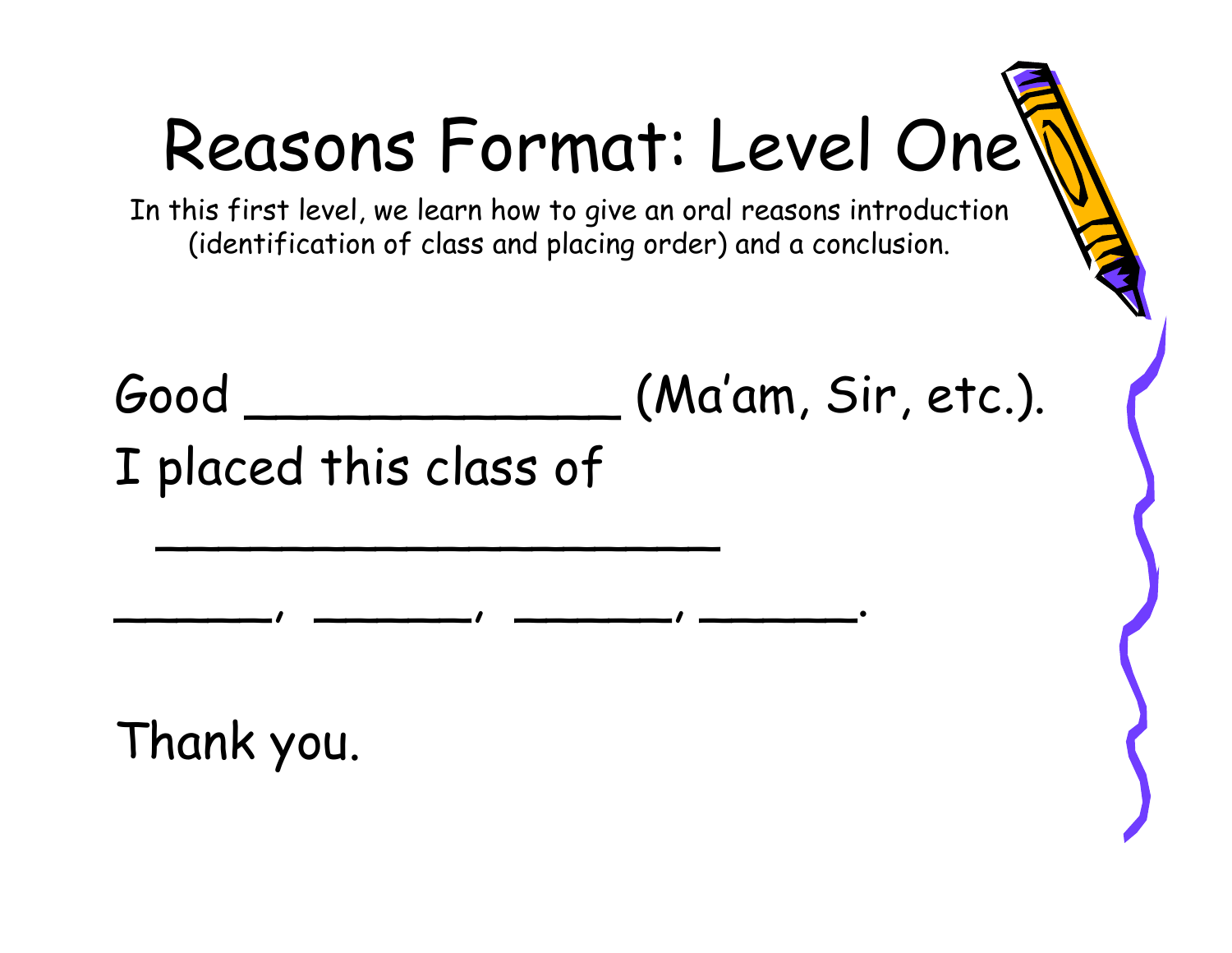## Reasons Format: Level Two

In this level, we learn to present the basic structure of giving "reasons" for the class.

Good \_\_\_\_\_\_\_\_\_. I placed this class of

 $\qquad \qquad$ 

I place \_\_ over \_\_ because:

I place \_\_\_ over \_\_ because:

I place \_\_\_ last today because:

For these reasons, I placed this class of

\_\_\_\_\_\_\_ \_\_\_, \_\_\_, \_\_\_, \_\_\_. Thank you.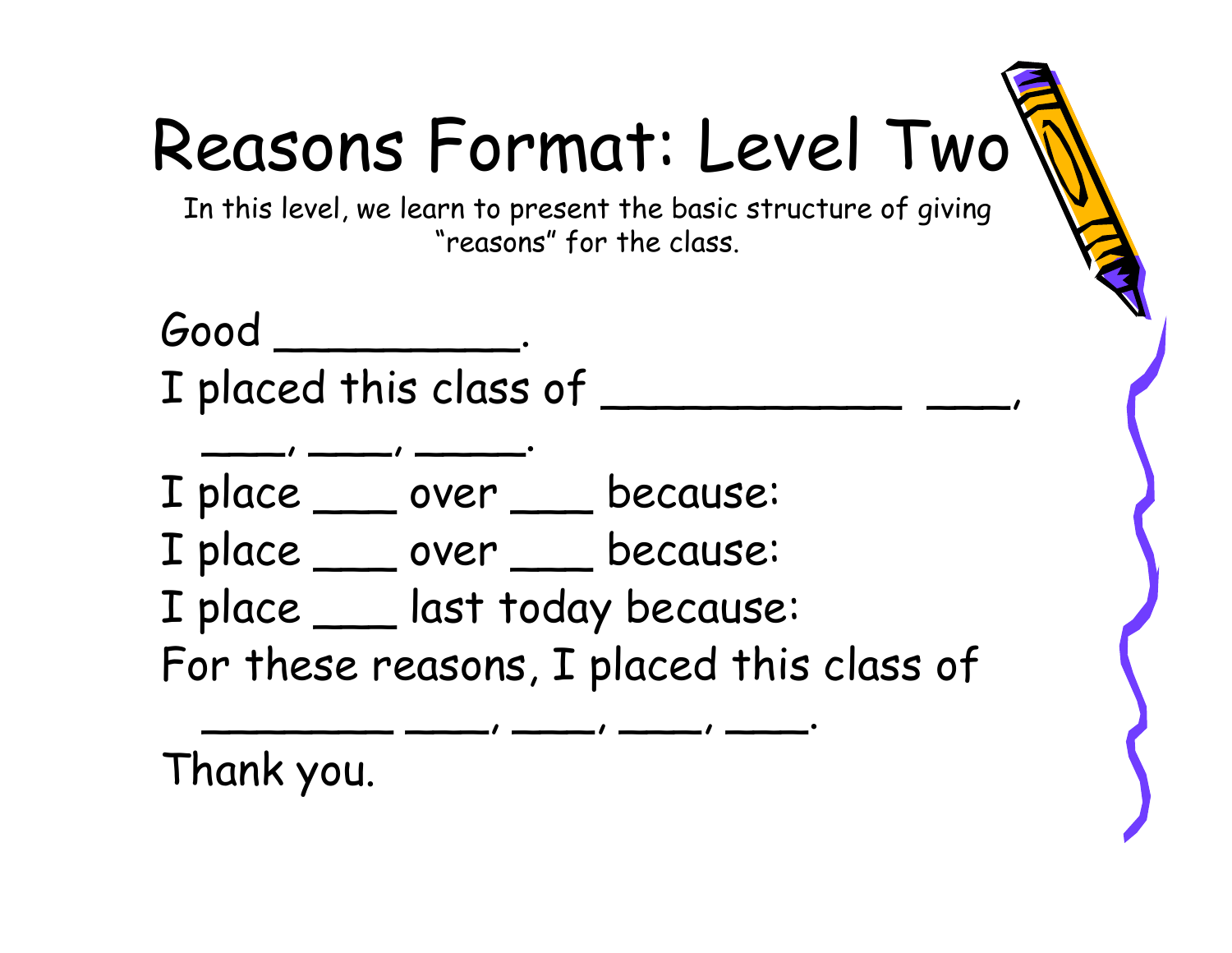#### Reasons Format: Level Three In this level, we learn to use "pairs". In a judging class of four choices, there are three pairs: Top, Middle, Bottom. Reasons should discuss the class as three sets of pairs, rather than four individual choices. Good I placed this class of \_ \_\_\_, \_\_\_, \_\_\_\_. In my top pair, I place \_\_\_ over \_\_ because: For my middle pair, I place \_\_\_ over<br>because: In my bottom pair, I place \_\_\_ over \_\_\_<br>because: …therefore \_\_\_ goes last today. For these reasons, I placed this class of \_\_\_\_\_\_\_ \_\_\_, \_\_\_, \_\_\_, \_\_\_. Thank you.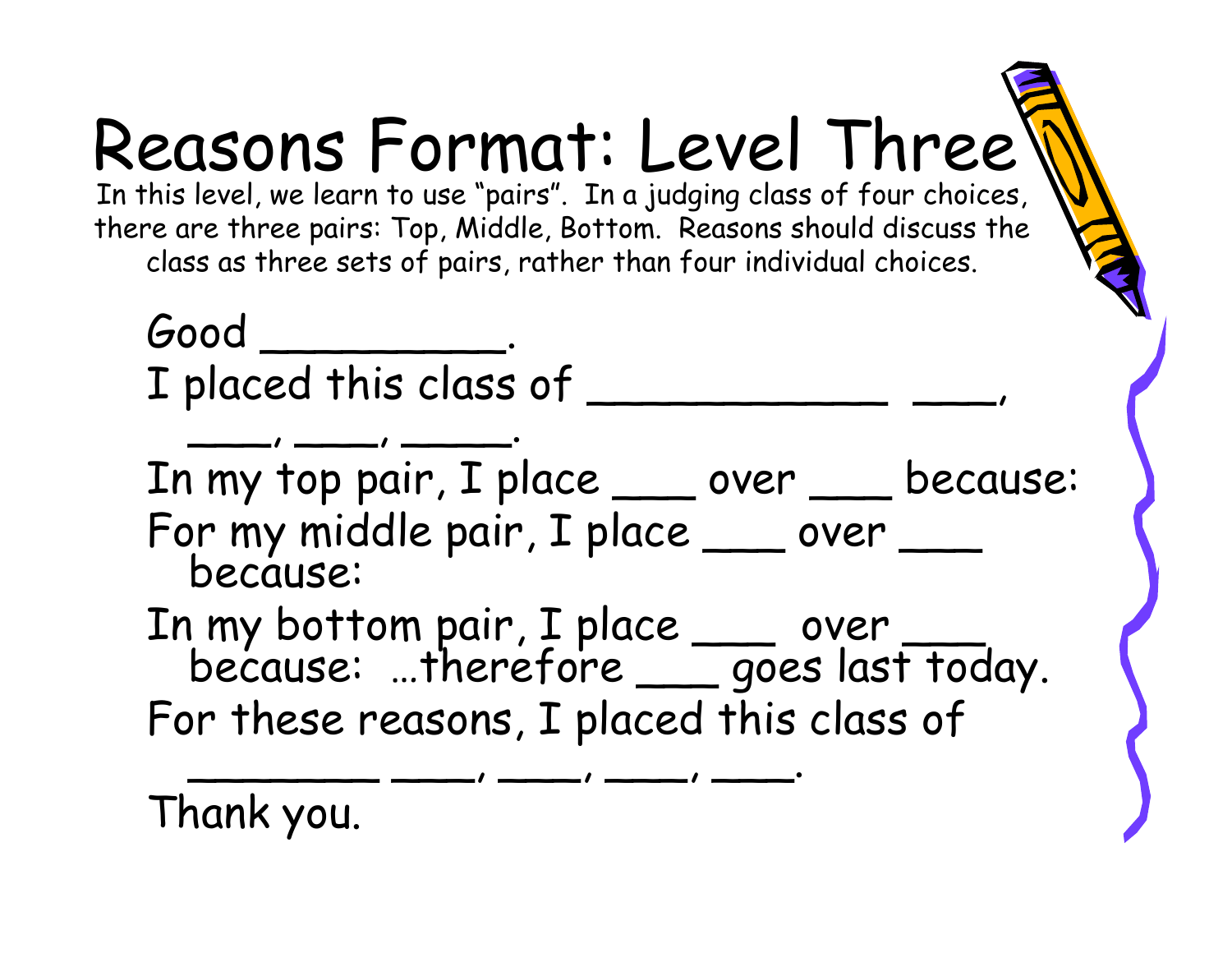| Reasons Format: Level Four<br>Now we add "Grants" to our format. When comparing choices in a pair,<br>grant a positive quality to the lower placing choice in the pair. |
|-------------------------------------------------------------------------------------------------------------------------------------------------------------------------|
| $\boldsymbol{\mathsf{Good}}\_$                                                                                                                                          |
| I placed this class of ___                                                                                                                                              |
| In my top pair, I place ___ over __ because:                                                                                                                            |
| I grant that (second place) is _______ than (first place).<br>For my middle pair, I place __ over _<br>because: ______.                                                 |
| I grant that (third place) is ______ than (second place).                                                                                                               |
| In my bottom pair, I place ___ over __ because:                                                                                                                         |
| I grant that (fourth place) is than (third place),<br>however, therefore <u>yoes</u> last today.                                                                        |
| For these reasons, I placed this class of _                                                                                                                             |
|                                                                                                                                                                         |

 $\overline{\phantom{a}}$ 

Thank you.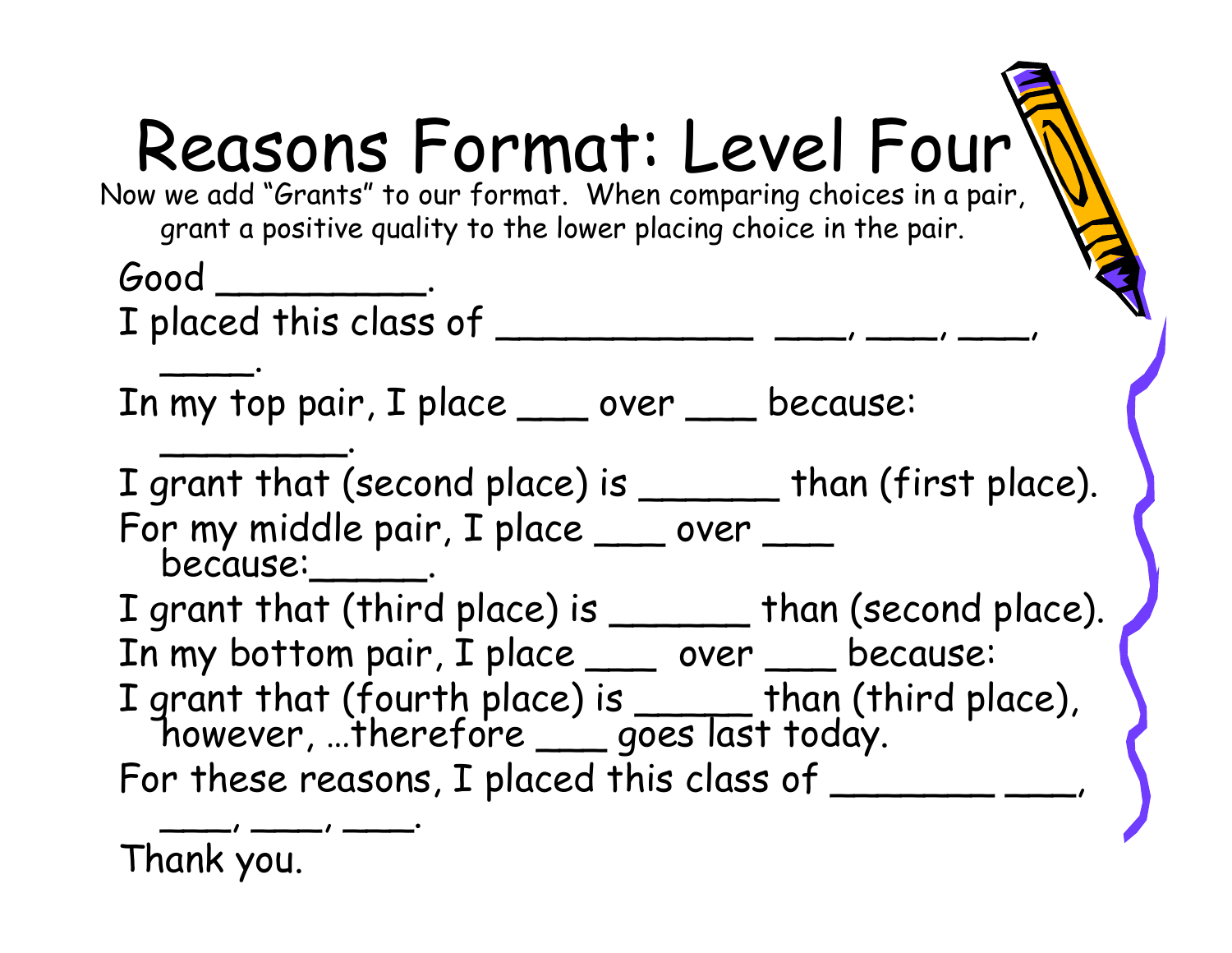#### Reasons Format: Level Five Now we add faults to our presentation. Faults explain why the lower placed choice in a pair is the lower choice in that pair. Good \_\_\_\_\_\_\_\_\_\_\_\_\_\_\_ . I placed this class of \_\_\_\_\_\_\_\_\_\_\_\_\_\_\_ \_\_\_\_, \_\_\_\_, \_\_\_\_, \_\_\_\_. In my top pair, I place \_\_\_\_\_ over \_\_\_\_\_ because \_\_\_\_ I grant that (second place) is \_\_\_\_\_\_ than (first place),<br>but I fault (second place) because \_\_\_\_\_\_\_\_. For my middle pair, I place \_\_\_\_ over \_\_\_\_ because\_\_\_\_\_ I grant that (third place) is \_\_\_\_\_\_ than (second place), but I fault (third place) because \_\_\_\_\_. In my bottom pair, I place \_\_\_ over \_\_ because: I grant that (fourth place) is \_\_\_\_\_ than (third place),<br>however, I fault (fourth place) because...therefore<br>\_\_\_ goes last today. For these reasons, I placed this<br>class of Thank you.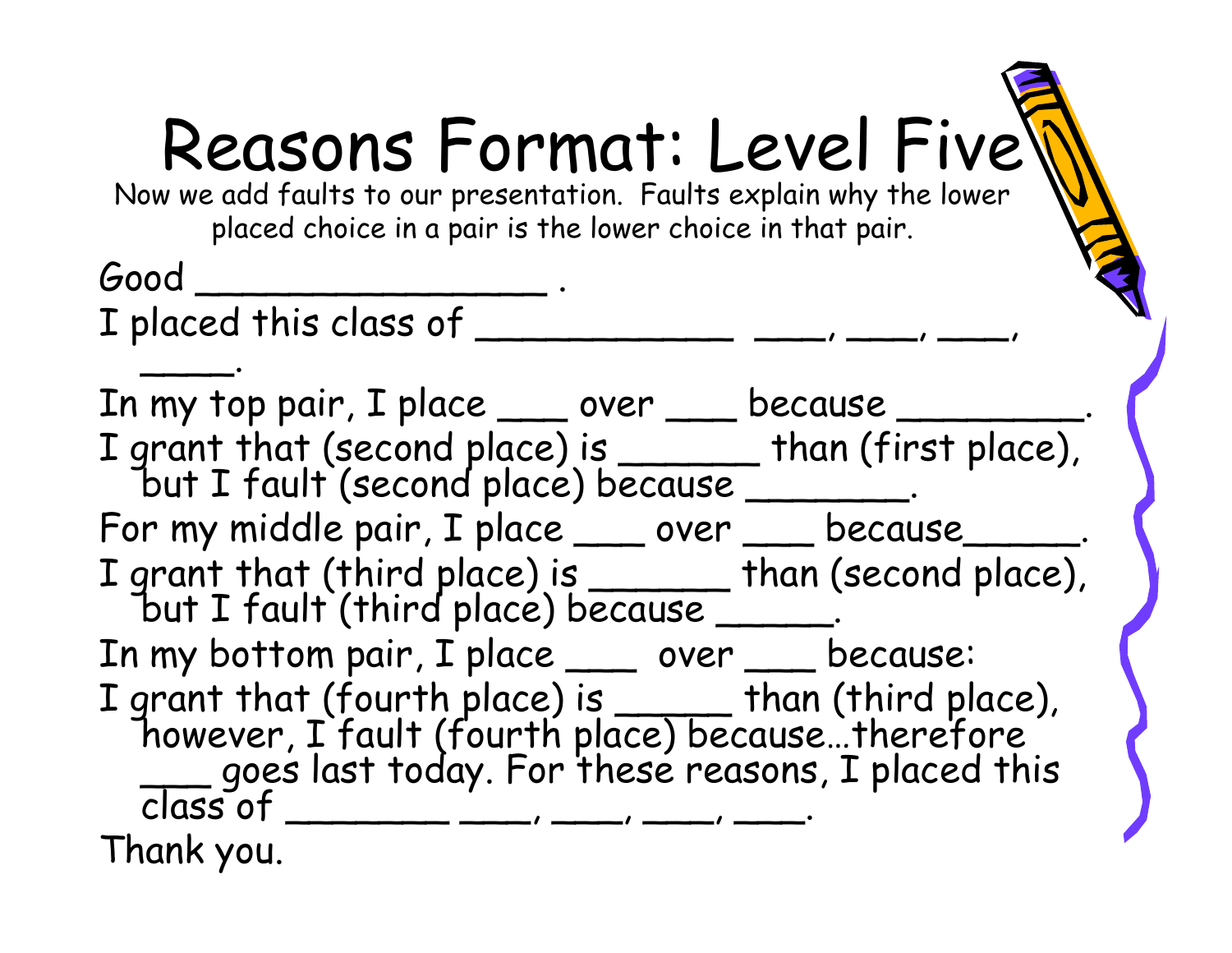## Reasons Format: Level Six

Good \_\_\_\_\_\_\_\_\_\_\_. I placed this class of \_\_\_\_\_\_\_\_\_\_\_.<br>I placed this class . . . (discuss main points of the class) In my top pair, I place \_\_\_\_\_\_ over \_\_\_\_\_\_ because \_ I grant that (second place) is \_\_\_\_\_\_\_ than (first place),<br>but I fault (second place) because \_\_\_\_\_\_\_\_. For my middle pair, I place \_\_\_\_ over \_\_\_\_ because\_\_\_\_ I grant that (third place) is \_\_\_\_\_\_\_ than (second place),<br>but I fault (third place) because \_\_\_\_\_\_. In my bottom pair, I place \_\_\_ over \_\_ because: I grant that (fourth place) is \_\_\_\_\_ than (third place),<br>however, I fault (fourth place) because \_\_\_ ,<br>therefore \_\_\_ goes last today. For these reasons, I<br>placed this class of \_\_\_\_\_\_\_\_\_\_\_\_, \_\_\_\_, \_\_\_\_, \_\_\_\_; Thank you. This "level" is for extra challenge. You may give a **very brief** statement about the class discussing its overall impression.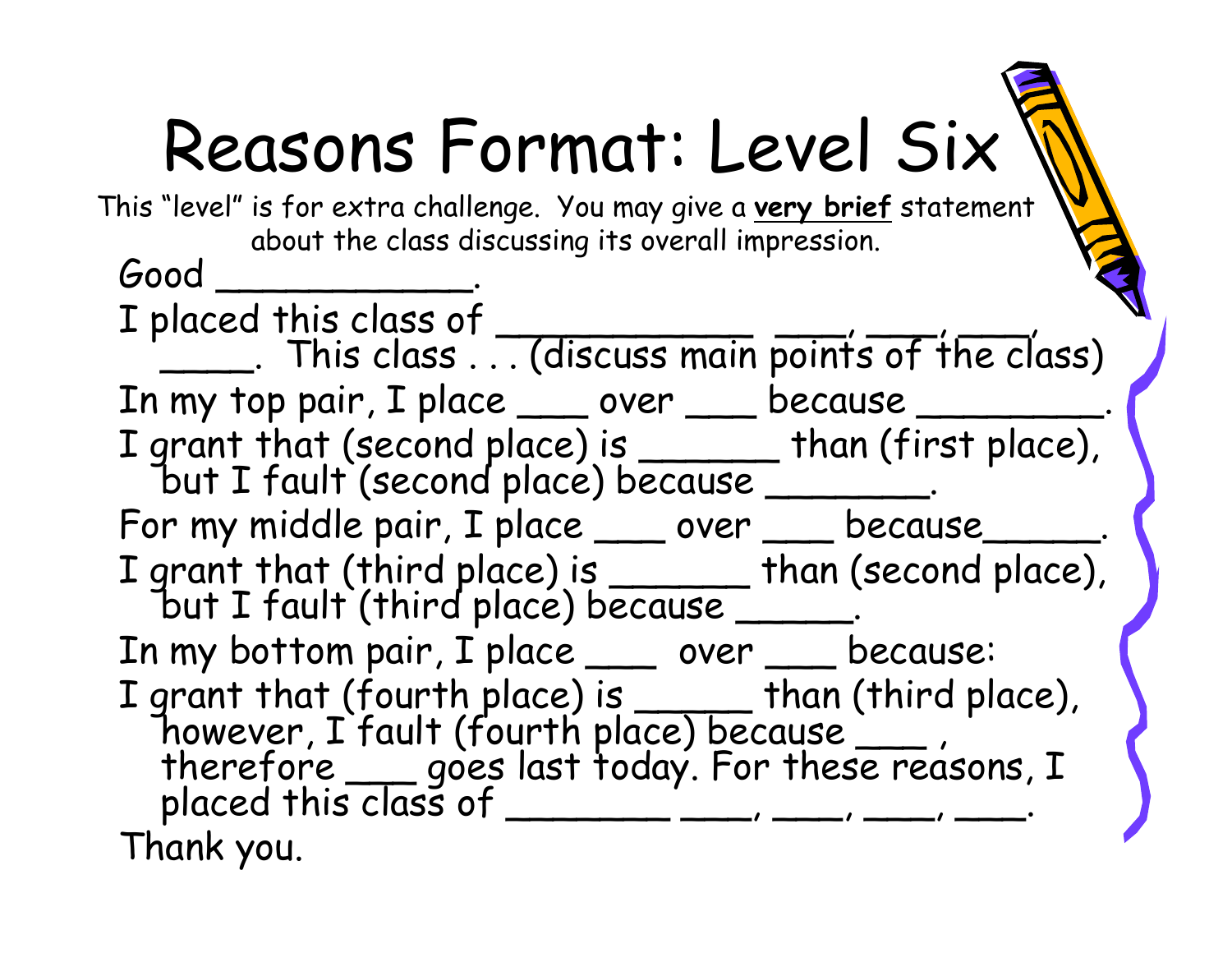## Scoring Judging Contests

#### The Hormel System

- Official Scoring System For Washington State 4-H and National contests
- Eliminates Zero Scores
- 50 Points Per Class Possible
- Scoring is determined by weight of "cuts" between class pairs (placing classes only)
- The judge assigns cut points based on perceived degree of difficulty choosing between pairs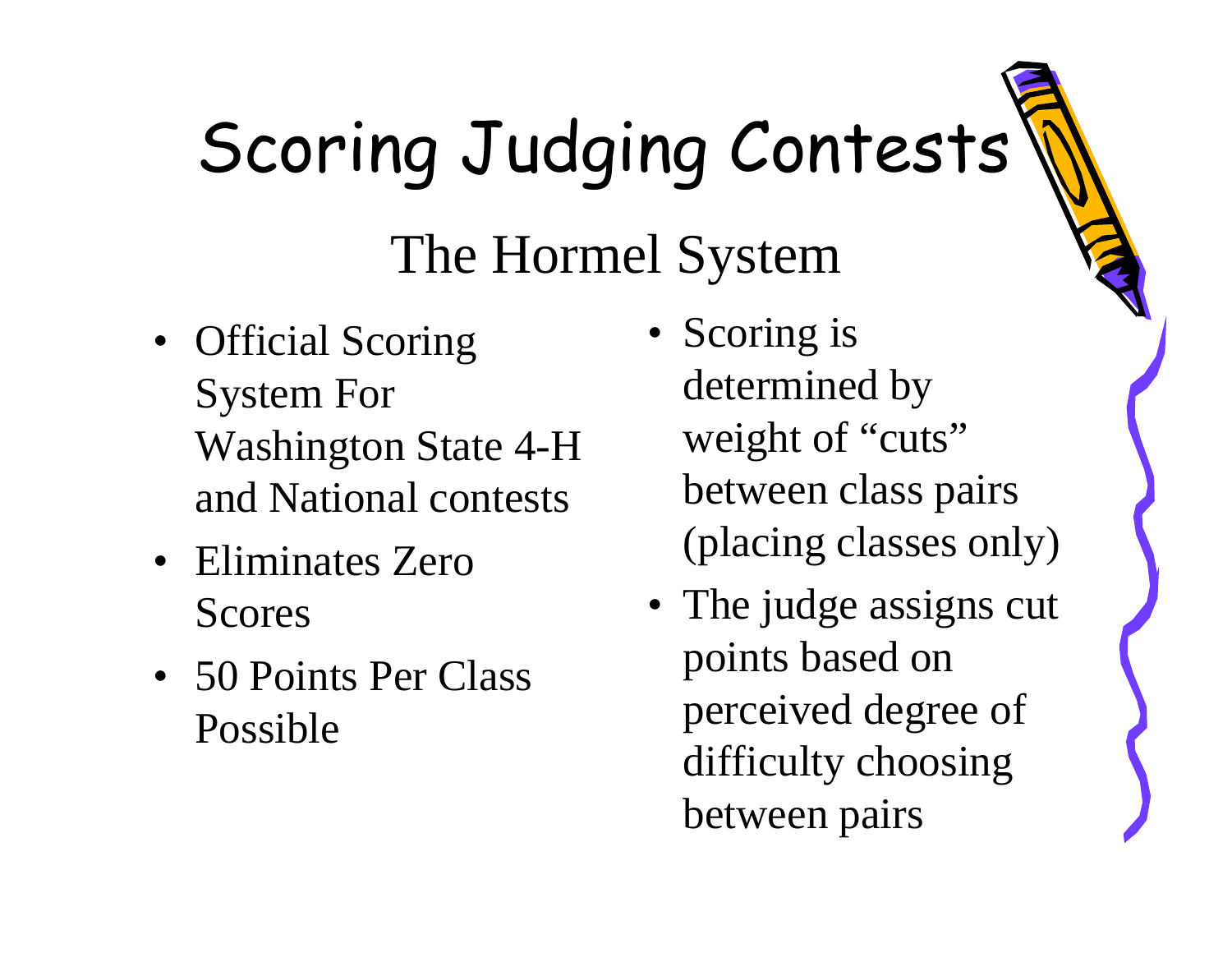## Scoring Judging Contests

The Hormel System

Once you have the official placings and cuts for each class, you can begin to score the class using the Hormel System.

The easiest way to do this is using the online Hormel scoring tool:

http://www.worldaccessnet.com/~normans/hormel.html

Once you have the scores for each class, create a master scoresheet which can then be copied for use by multiple scorers.

The next slide gives instructions for scoring manually with the Hormel Computing Slide.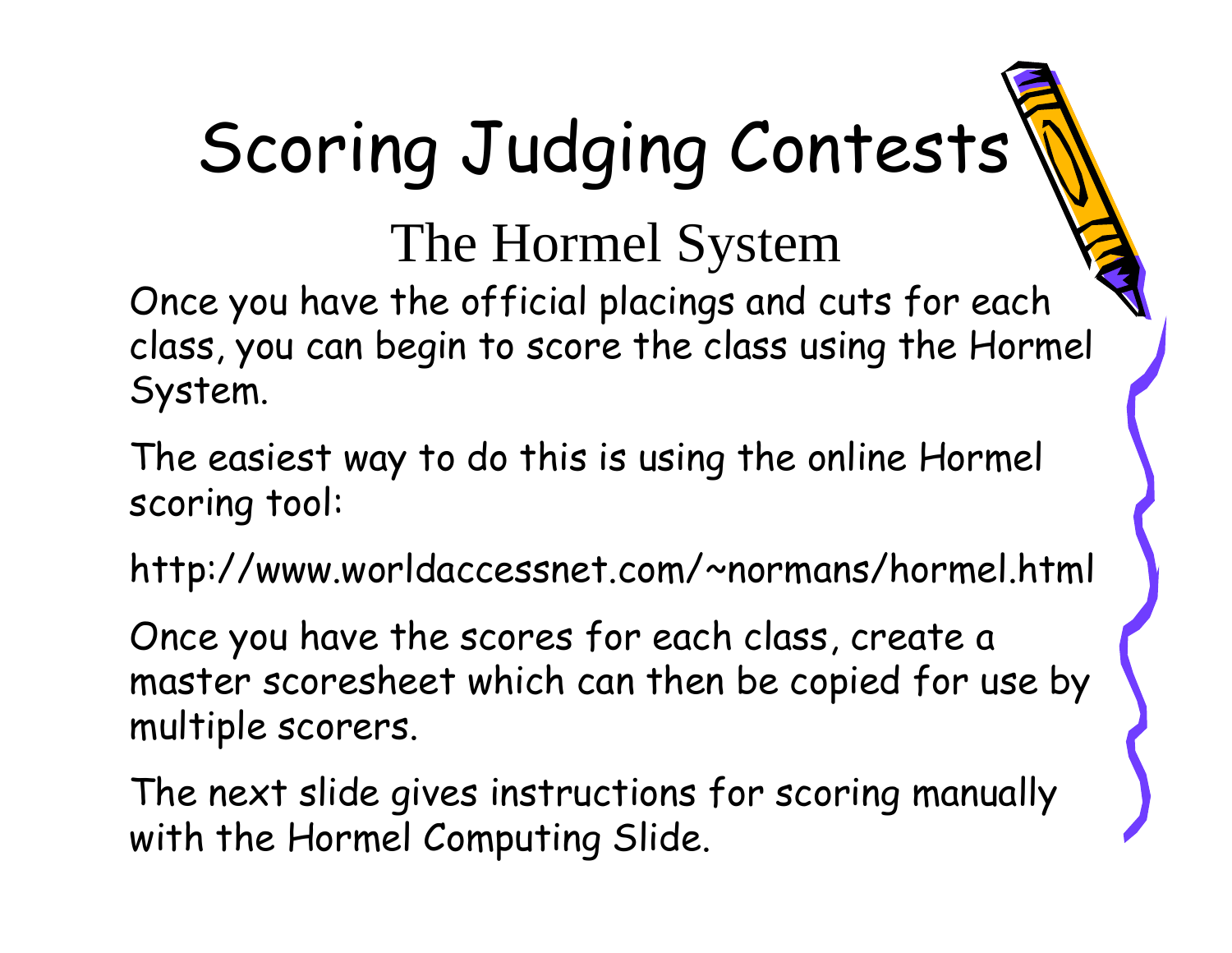### Scoring Judging Contests Using the Hormel Computing Slide



To order a Hormel Computing Slide either contact your WSU extension office, or order from FFA at:

http://www.ffaunlimited.org/ hcss.html

To use, find the cuts given for the class on the bottom of the white cards. They are listed in order of top, middle, bottom pairs.

Insert and align the white cards in the slide so that the cuts chosen are shown in the bottom of the plastic window.

Next, find the correct placing order on the top of the clear plastic cards. The placing order used is listed at the top of the card.

Insert the plastic card on top of the white cards in the slide and adjust so that the placing order is at the top left of the window and the scores listed on the white card appear to the right of the placing orders. The correct score will appear to the right of each possible placing order.